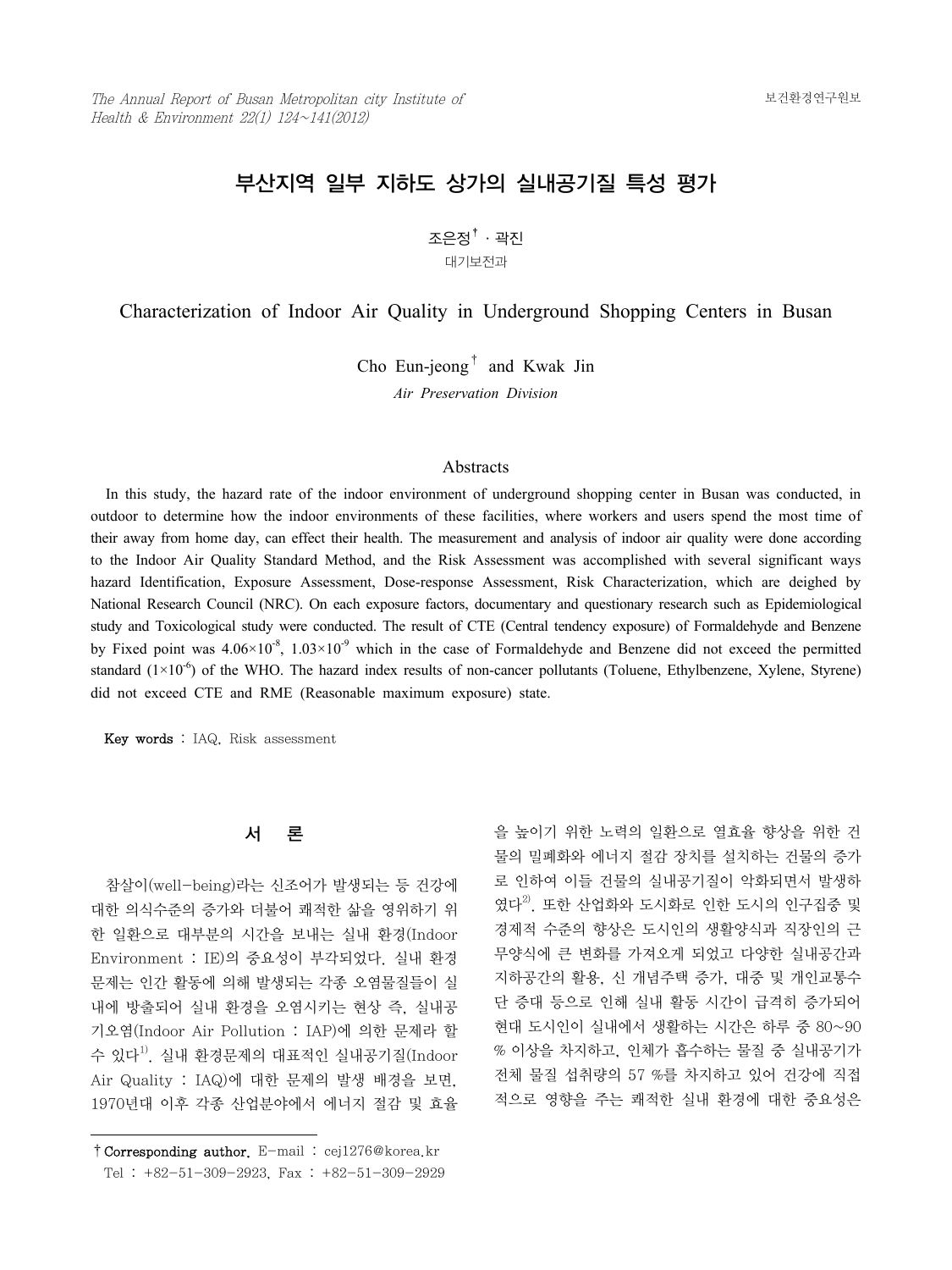점점 커지고 있다 $^{3}$ . 실내공기는 일반 대기와는 다르게 자 연적인 희석률이 낮아 실내에서 발생하는 오염물질과 외 부로부터 유입되는 오염물질에 의해 오염될 경우 쉽게 정 화되지 않으며, 부적절한 환기설비의 설치 및 운영은 쾌 적한 실내공기질 저해 요인으로 작용하고 있다. 실내공기 질은 거주자 또는 이용자의 건강, 쾌적, 생산성 등에 영향 을 미치며, 실내의 한정된 공간에서 오염물질의 제거 또 는 환기가 적절히 관리되지 않을 경우 오염된 공기가 계 속적으로 순환되면서 그 농도가 증가되어 인체 위해성이 커지게 된다. 실내에서 발생되는 오염물질은 비록 저농도 라 하더라도 실내에서 보내는 시간이 길기 때문에 실내 거주자들의 생명을 위협할 정도는 아니지만 장기적으로는 건강에 나쁜 영향을 미치고 있다<sup>4)</sup>.

 지하공간의 개발은 과밀화된 도시공간의 입체적 활용 을 위한 방안으로 도심 고층화, 지하화 등이 지속적으로 진행되고 있으며, 입체적 활용을 위하여 건설된 지하도 형태의 상가로서 지상 출입구를 제외하면 외부와 차단된 밀폐 공간으로 쾌적한 실내 환경 조성 및 안정성확보가 무엇보다 중요하다. 지하공간의 특성상 밀폐된 공간에서 다양한 업무와 관련되는 인간의 정상적인 활동에 적합한 조건을 유지하는 것은 매우 중요하면서도 용이하지 않은 과제라고 할 수 있다.

 지하공간은 사용 용도에 따라 문화, 교육, 주거 및 상업 용으로 분류할 수 있으며, 지하도 상가는 일반적으로 상 업용인 동시에 통행용으로 사용되기 때문에 시민이 가장 많이 이용하는 시설이라고 할 수 있다. 지하도 상가는 통 행량이 빈번하고 입주상인의 경우 주간에 거주 형태의 체 류 시간이 길어 내부 음식점, 의류, 잡화 등에서 발생하는 열 및 휘발성유기오염물질 이산화탄소 등 다양한 실내 오 염물질의 안정적 배출 및 내부 발열의 원활한 배출을 통 한 실내 환경의 확보가 중요하다 $^{5)}$ .

 부산지역의 경우에 지하 철도시설과 연계하여 역사 주 변의 상권이 형성되어 활용하고 있다. 이러한 지하도 상 가는 교통, 상업, 오락 등 다양한 기능을 단일 지역에서 해결할 수 있는 장점을 지니고 있으나, 지하공간이라는 측면과 불특정 다수가 이용하는 시설이라는 측면에서 공 기의 오염과 유해가스의 체류 가능성이 큰 단점을 가지고 있다. 또한 지하도상가 등 지하생활공간의 경우 초기 건 설 이후 공간적 구조 변경이 거의 불가능하고, 지하에 위 치하여 자연환기에 의한 실내공기질 관리를 기대하기 어 렵기 때문에 밀폐시설에서 효과적인 환기가 진행되지 않 으면 실내공기 오염으로 인하여 건강상에 장해를 초래하 여 정상적인 활동을 영위할 수 없는 경우가 발생될 수 있 다. 세계보건기구(WHO) 연구결과에 따르면 연간 실내공 기오염에 의한 사망자가 연간 280만명에 이르고, 실내오 염물질이 실외오염물질 보다 폐에 전달될 확률이 1,000 배 높다고 추정하여 보고하였다<sup>6)</sup>. 최근에는 실내공기오염 의 건강 영향을 보다 정확히 분석하기 위하여 하루 24시 간 중 개인활동 형태에 따른 특정 오염물질 노출량을 측 정하고 있으며, 단일 화학물질 뿐만 아니라 복합 화학물 질의 영향에 의한 복합 화학물질민감증(Multiple Chemical Sensitivity : MCS) 관련 연구로 확대되고 있다. 실내공기오염에 따른 건강 위해성평가 분야는 1970년 대 초 선진각국에서 빌딩증후군(Sick Building Syndrome : SBS)이라 하는 새로운 증상이 보고되면서부터 본격적 으로 관심을 갖게 되었다<sup>7),8)</sup>



Fig. 1. Three dimensional view of subway station and underground shopping center.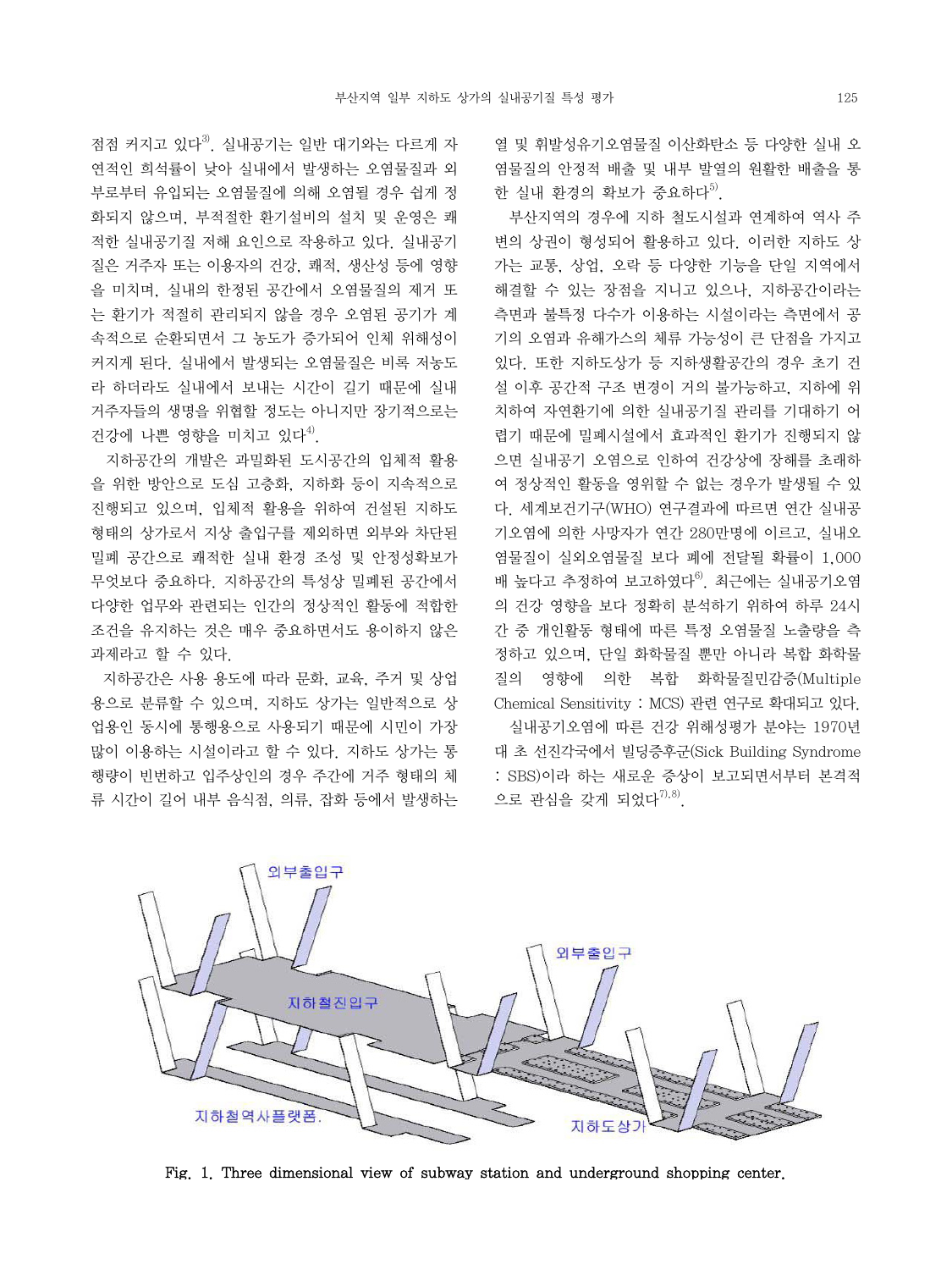또한 환경부에서 지하도 상가 근무자 및 이용자들을 대 상으로 한 설문조사에 따르면, 상가내 근무자의 90 % 이 상이 지하도상가 내 공기질이 좋지 않아 자신의 건강에 나쁜 영향을 준다고 생각하고 있으며, 이용자의 96 %가 실내공기질이 좋지 않다고 응답하였다.  $9$ 

 이에 본 연구에서는 지하도상가 실내공기 유해오염물 질 조사와 더불어 건강 위해성 평가를 실시하여 실내 환 경적 문제와 건강상 문제를 파악하여 개선사항을 모색하 고자 하였다.

# 재료 및 방법

연구대상

# 부산지역 주요 지하도 상가 현황

 부산지역 지하도 상가들의 대부분은 지하철역과 연결 되어 편리한 교통과 문화와 쇼핑이 공존하는 부산 중심상 권으로 자리 잡고 있다(Table 1, Table 2).

 서면 지하도 상가는 지하철 부전동역에서 서면역에 이 르는 지하도에 자리 잡고 있으며 11,910 m<sup>2</sup> 및 366개의 점포로 의류, 가방, 신발 가게 등으로 구성되어 있고, 부 전시장 및 부전역이 인근에 있다. 자연환기가 가능한 출 입구계단이 12개소가 있고, 상가 중간 중간에 분수대와 휴식공간이 있으며, 급기 휀 용량은 130 HP, 환기 휀 용 량은 62.5 HP이다.

 대현 지하도 상가는 지하철 서면역 즉 서면로터리에서 옛 태화쇼핑에 이르는 중앙대로 지하에 자리 잡고 있으

| Parameter            | Store<br>No. | Scale<br>$(m^2)$ | Main store                            | Store hours        | Place                                   |
|----------------------|--------------|------------------|---------------------------------------|--------------------|-----------------------------------------|
| <b>SEOMYEON</b>      | 366          | 11.910           | Clothing, Bag, Shoe                   | $10:30 \sim 22:30$ | BUSABJIN—GU BUJEON—<br>RO UNDER187      |
| <b>DAEHYUN</b>       | 335          | 11.627           | Clothing, Cosmetics, Shoe             | $10:30 \sim 22:30$ | BUSABJIN-GU JUNGANG –<br>DAERO UNDER717 |
| <b>LOTTEWORLD</b>    | 68           | 4.395            | Clothing, Cosmetics, Shoe             | $10:30 \sim 22:30$ | BUSABJIN-GU<br>BUJFONDONG<br>$503 - 15$ |
| <b>BUSAN STATION</b> | 33           | 1.625            | Clothing. Household goods             | $10:00 \sim 22:00$ | DONGGU CHORYANG2<br>DONG 1206-1         |
| <b>KWANGBOK</b>      | 216          | 15.997           | Clothing, Shoe, Cosmetics             | $10:00 \sim 22:00$ | JUNGGU JUNGANGDONG<br>1GA 26BUNGE       |
| <b>NAMPO</b>         | 287          | 17.747           | Clothing, Accessory, Fashion<br>goods | $10:00 \sim 22:00$ | JUNGGU NAMPODONG<br>6GA 1BUNGE          |
| <b>KUKJAE</b>        | 120          | 3.019            | Accessory, Gallery, Curtain           | $10:00 \sim 21:00$ | JUNGGU SINCHANGDONG<br>4GA 56BUNGE      |

|  |  |  |  |  |  | Table 1. The main present condition of underground shopping center in busan |  |  |  |  |
|--|--|--|--|--|--|-----------------------------------------------------------------------------|--|--|--|--|
|--|--|--|--|--|--|-----------------------------------------------------------------------------|--|--|--|--|

Table 2. Characteristics of Selected Facilities

| Parameter         | $Air-$<br>conditioning<br>system | Air supply<br>and exhaust<br>(height) | No.<br>$\circ$ f<br>Exit | Air supply<br>Purification | Air supply<br>fan<br>capacity | Ventilation<br>fan<br>capacity | Fountain       | Note<br>(open) |
|-------------------|----------------------------------|---------------------------------------|--------------------------|----------------------------|-------------------------------|--------------------------------|----------------|----------------|
| <b>SEOMYEON</b>   | Central                          | 0.4                                   | 12                       | Filtration<br>(Bag filter) | 130 HP                        | 62.5 HP                        | 3              | 85.9.24        |
| <b>DAEHYUN</b>    | $^{\prime\prime}$                | 0.6                                   | 16                       | $^{\prime\prime}$          | 160 Hp                        | 120 HP                         |                | 82.12.22       |
| <b>LOTTEWORLD</b> | $Central+$<br>Individual         | 0, 5                                  | $\overline{5}$           | $^{\prime\prime}$          | 75 HP                         | 55 HP                          | $\overline{2}$ | '97.12.8       |
| BUSAN STATION     | Central                          | 0.5                                   | 7                        | $^{\prime\prime}$          | 30 HP                         | 20 HP                          |                | '94.2.7        |
| <b>KWANGBOK</b>   | $\prime\prime$                   | 1.2                                   | 11                       | $^{\prime\prime}$          | 180 HP                        | 140 HP                         | 3              | '88.7.21       |
| <b>NAMPO</b>      | $^{\prime\prime}$                | 1.2                                   | 15                       | $^{\prime\prime}$          | 160 HP                        | 130 HP                         |                | '88.7.21       |
| <b>KUKJAE</b>     | $^{\prime\prime}$                | 4                                     | $\overline{ }$           | Washing                    | 50 HP                         | 30 HP                          |                | '02.9          |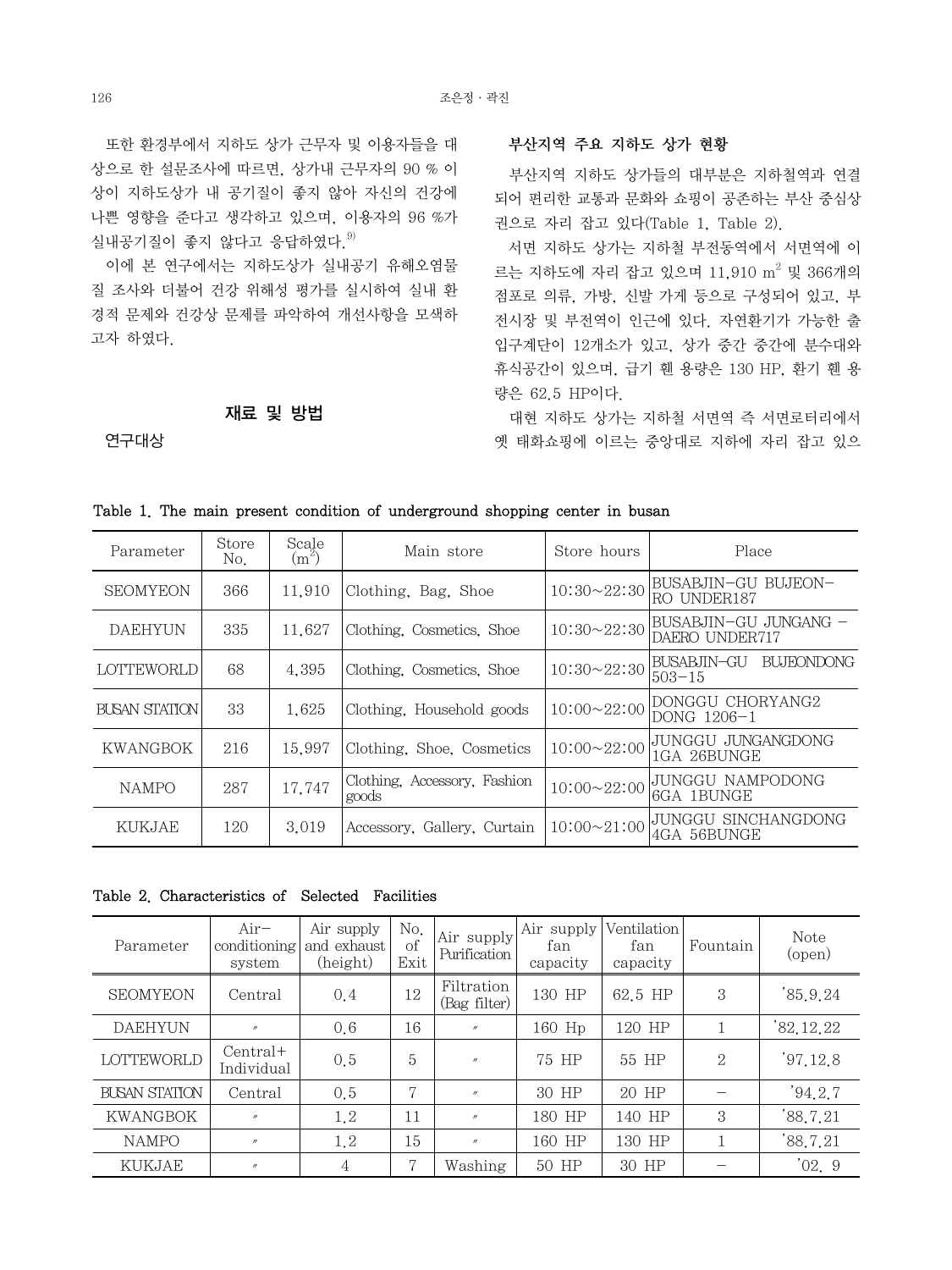며, 11,627 m<sup>2</sup> 및 335개의 점포로 의류, 귀금속 악세사 리, 화장품, 가방점 등으로 구성되어 있고, 롯데백화점 부 산점, 롯데월드 지하상가와 지하철 2호선 환승역과도 연 결되어 있다. 자연환기가 가능한 출입구계단이 16개소가 있고, 상가 중간에 분수대와 휴식공간이 있으며, 급기 휀 용량은 160 HP, 환기 휀 용량은 120 HP이다.

 중앙동, 영도, 광복동의 중심에 있는 광복 지하도 상가 는 지하철 중앙동역에서 남포동역 사이의 지하도에 자리 잡고 있으며, 국제부두와 인접해 있어 국내외 관광객들의 즐겨 찾는 곳으로 유명하며, 특히 러시아 선원과 일본 관 광객들이 발길이 끊이지 않는 곳이다. 의류뿐만 아니라 신발, 가방, 악세서리, 공방, 화장품, 란제리, 건강식품, 호프와 커피, 식당 등 다양한 업종의 216여 점포가  $15,997$   $\mathrm{m}^2$ 에 들어서 있으며, 자연환기가 가능한 출입구 계단이 11개소가 있고, 급기 휀 용량은 180 HP, 환기 휀 용량은 140 HP이다.

 남포 지하도 상가는 부산의 지하상가 중 규모가 가장 큰 곳으로써 지하철 남포동역에서 자갈치역에 이르는 지 하도에 자리 잡고 있으며, 17,747 m<sup>2</sup> 및 287개의 의류나 패션잡화 점포들이 60~70%가 주를 이루어 들어서 있다. 자연환기가 가능한 출입구계단이 15개소가 있고, 급기 휀 용량은 160 HP, 환기 휀 용량은 130 HP이다. 자갈치시 장, 국제시장이 인접해 있으며, 지상에 있는 많은 영화관 으로 인해 다양한 연령층이 찾는 곳이며 또한 외국인 관 광객들이 즐겨 찾는 상가이다.

 국제지하도 상가는 부산 최초의 지하상가로서 부산국 제시장아래에 자리 잡고 있다. 커튼, 의류, 신발 등의 홈 패션의 상가로 2002년 노후 시설물을 리모델링하였으며, 서양화, 동양화, 공예, 도예 등 다양한 장르의 예술 작품 판매는 물론 작품 시연 및 전시회를 개최하여 문화 예술 의 공간으로 자리매김하고 있다. 자연환기가 가능한 출입 구계단이 7개소가 있고, 급기 휀 용량은 50 HP, 환기 휀 용량은 30 HP이다.

#### 시료채취 및 분석방법

# 휘발성유기화합물(VOCs)

 휘발성유기화합물의 시료채취는 소용량펌프(MP-∑ 30H, Sibata, Japan)를 사용하여 100 mL/min 유량으 로 30분간 2회 Tenax-TA 180 mg이 충진된 고체흡착 관(6 mm × 17.8 cm, Gerstel)을 이용하여 채취하였다. 본 연구에 사용된 흡착관은 자동 전처리 장치인 Tube conditioner를 이용해 고순도 질소가스가 분당 100 mL 로 흐르는 조건 하에서 300 ℃에서 2~3시간 전처리하여 사용하였다.

 시료채취가 끝난 흡착관은 4 ℃이하에서 보관하였다. 시료채취 시마다 현장 공시료(Field blank)와 실험실내 공시료(Lab blank)를 마련하여 시료채취 및 운반․보관기 간 동안 발생할 수 있는 오염 정도를 확인하였다.

 VOCs의 농도 정량을 위한 검량선(Calibration curve)은 액상표준물질(Custom VOC standards 9 compounds, Accu, USA)을 이용하여 5단계 농도 표준시료를 이용하 였다. TVOCs는 액상표준물질을 이용한 외부보정법으로 톨루엔 검량식에 대입하여 농도를 구하였으며, 그 외 개 별 VOC는 각 해당되는 표준물질에 감응계수를 이용하여 농도를 정량하였다. 이때 감응계수 및 검량식에 사용된 물질별 피크면적은 총 이온크로마토그램(TIC)을 이용하 였다.

 표준시료 및 현장시료에 함유된 VOCs 대상물질의 분 석에는 자동열탈착장치(Gerstel, Germany)가 가스크로 마토그래프(GC)칼럼(HP-5 60 m×0.25 mm×1.0 μm) 으로 직접 연결된 가스크로마토그래프/질량분석기 (Agilent HP6890/5973, USA) 시스템을 사용하였다. 흡착관에 채취된 분석대상 VOCs는 일차적으로 260 ℃에 서 운반가스 He에 의해 60 mL/min의 유량으로 5분간 열 탈착된다. 탈착된 시료는 다시 -30 ℃의 저온응축트 랩에서 농축 후 300 ℃에서 2차 열 탈착되어 GC의 분석 칼럼으로 주입되게 된다. VOCs시료 분석에 사용된 열탈 착장치 운전조건은 Table 3에 나타내었으며, GC/MS의 운전조건은 Table 4와 같다.

#### 폼알데하이드

 폼알데하이드의 시료채취는 전단부에 Ozone scrubber (Waters, USA) 를 장착한 2,4-DNPH 카트리지 (Supelco, USA)를 소용량펌프(MP-∑100H, Sibata, Japan)에 연결하여 500 mL/min 유량으로 30분간 2회 실시하였다.

 시료채취가 끝난 카트리지는 내부가 알루미늄으로 코 팅된 저장용기에 개별 포장하여 4 ℃이하에서 냉장 보관 하였다. 시료채취 시 마다 현장 공시료(Field blank)와 실험실 공시료(Lab blank)를 마련하여 시료채취 및 운반․ 보관기간 발생할 수 있는 오염도를 확인하였다.

 DNPH와 반응하여 형성된 유도체는 일정한 유속으로 5 mL의 acetonitrile(Merck, Germany)로 추출하였다. 추출액은 갈색바이알에 담은 후 테프론 테이프로 밀봉하 여 보관하였다. 추출된 DNPH 유도체의 분석은 고성능액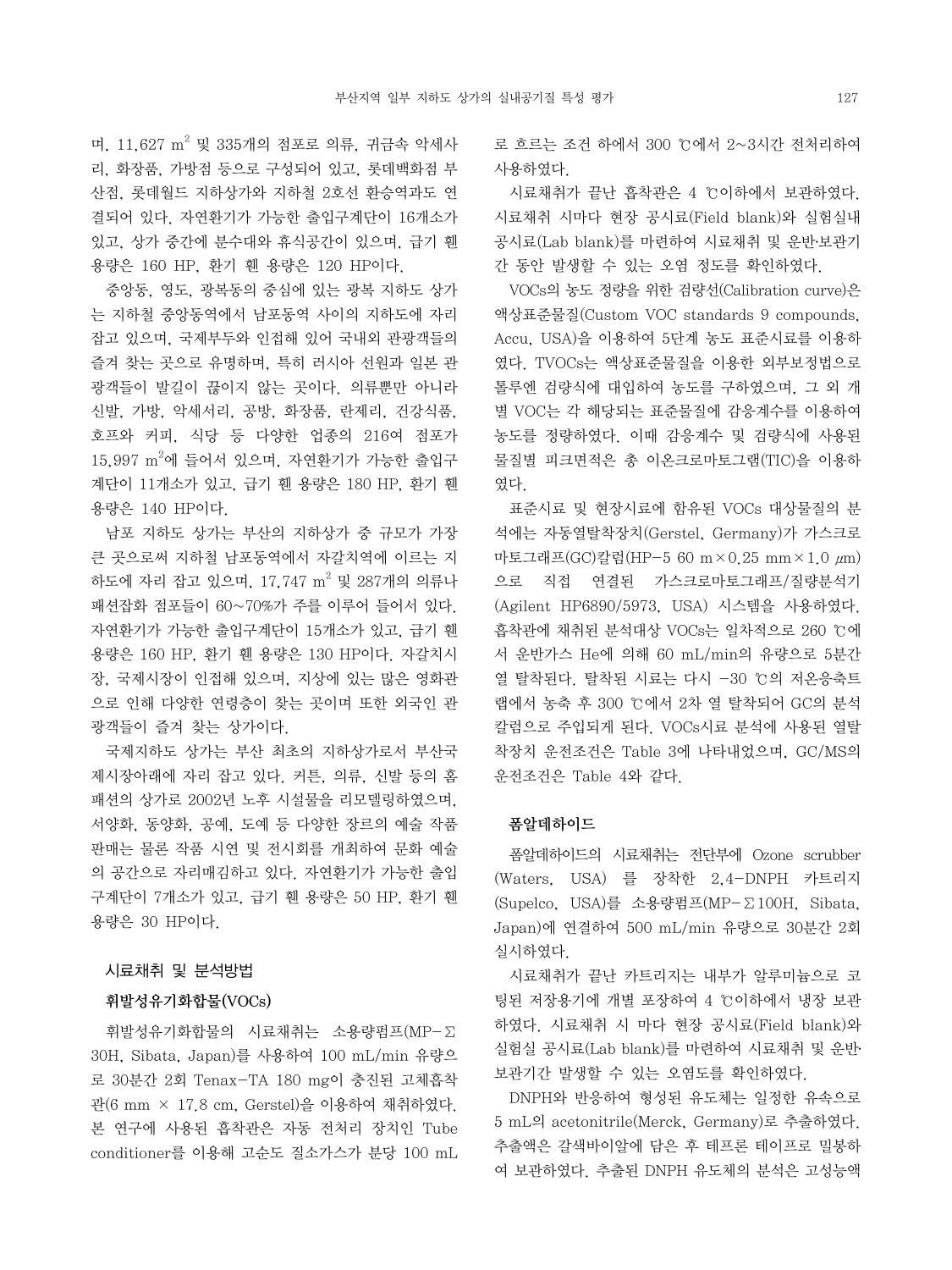| Condition                   |  |
|-----------------------------|--|
| $5 \text{ min}$ , 60 mL/min |  |
| 260 °C                      |  |
| $-30\degree$ C              |  |
| $300 \text{ °C}$            |  |
| $10 \text{ min}$            |  |
| Tenax TA                    |  |
| Splitless                   |  |
| 260 °C                      |  |
| 260 °C                      |  |
|                             |  |

Table 3. Operating condition of thermal desorberfor VOCs analysis(TDSG, Gerstel, Germany)

Table 4. Operating condition of GC/MS for VOCs analysis(HP6890/5973, Agilent, USA)

| Parameter             | Condition                                  |
|-----------------------|--------------------------------------------|
| GC Column             | HP-5 (60 m×0.25 mm× 1.0 $\mu$ m)           |
| Initial temperature   | 60 °C(3 min)                               |
| Oven rate 1           | $3 \text{ °C/min}(60 \sim 150 \text{ °C})$ |
| Oven rate 2           | 7 °C/min(150 $\sim$ 230 °C)                |
| Final temperature     | 230 °C $(7 \text{ min})$                   |
| Column flow           | $1.2 \text{ mL/min}$                       |
| MS source temperature | $230$ °C                                   |
| Detector type         | EI(Quadrupole)                             |
| MS range              | $35 \sim 270$ amu                          |
| Electron energy       | 70 eV                                      |

# Table 5. Operating condition of HPLC for Formaldehyde analysis(Agilent 1100 series, USA)

| Parameter        | Condition                                |
|------------------|------------------------------------------|
| Injector         | Autosampler                              |
| Column           | ODS-3 C-18 (5 $\mu$ m × 4.6 mm × 250 mm) |
| Detector         | UV-VIS                                   |
| Mobile phase     | A : Water, B : Acetonitrile              |
| Gradient Elution | $A/B = 60/40$                            |
| Detection        | Absorbance at 360 nm                     |
| Flow Rate        | $1.0 \text{ mL/min}$                     |
| Injection volume | $20 \mu L$                               |
| Oven temperature | 30 °C                                    |

체크로마토그래피(HPLC, Agilent 1100 series, USA) 를 이용하였다. DNPH 유도체는 350~380 nm에서 최대 감도를 가지게 되므로 본 연구는 파장을 360 nm에 고정 시켜 Formaldehyde를 분석하였다. 이때 이동상은 분당

1.0 mL로 하였다. 위와 같은 분석조건에서, CARB Carbonyl-DNPH Mix 1(Supelco, USA)을 희석하여 5 개의 표준용액을 제조하여 검량선을 작성하였다. HPLC 의 분석 조건은 Table 5에 나타내었다.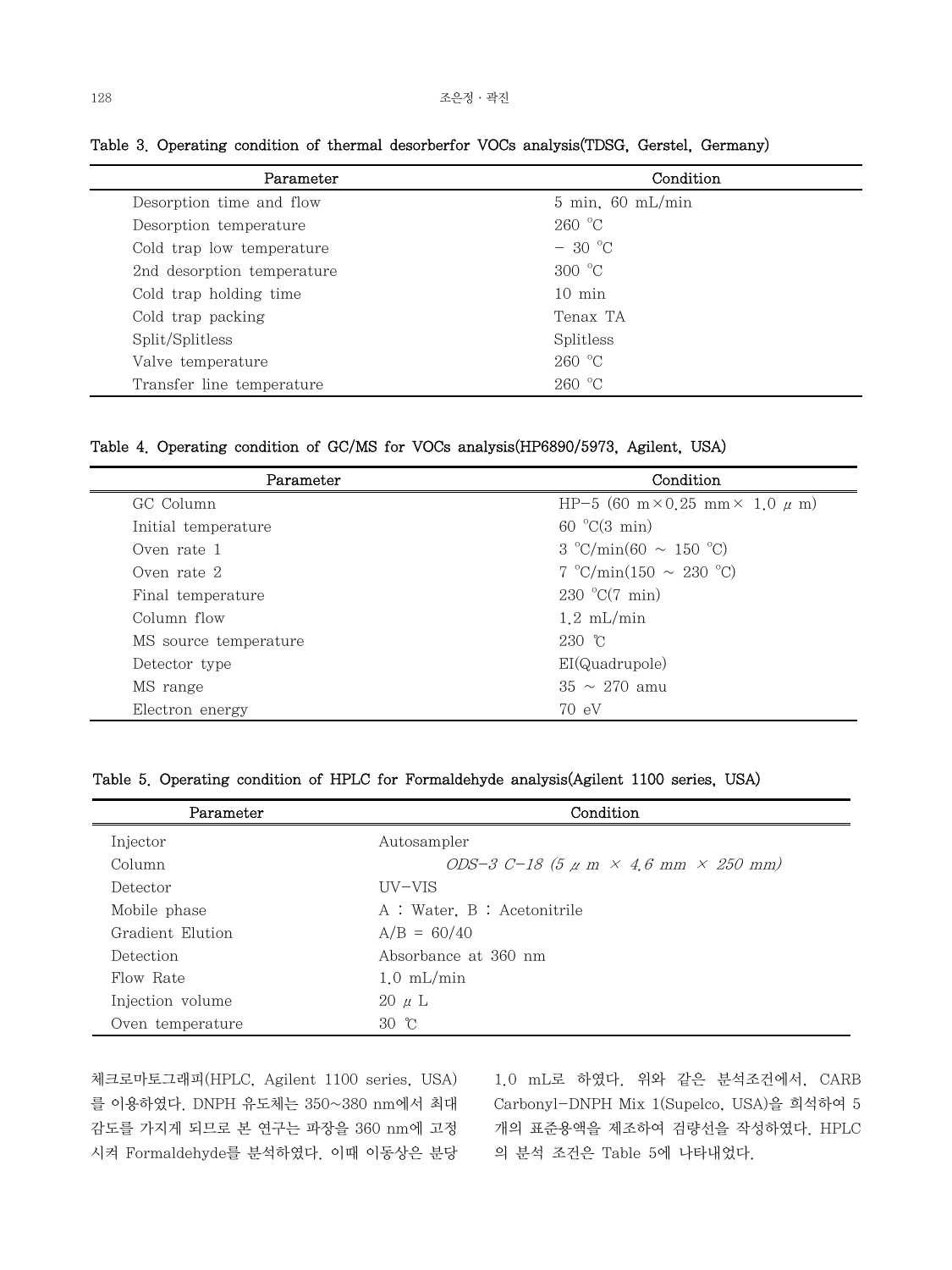# 건강 위해성 평가

 위해성 평가는 '어떤 독성 물질이나 위험 상황에 노출 되어 나타날 수 있는 개인 혹은 집단의 건강 피해 확률을 추정하는 과학적인 과정'이라고 정의된다. 즉 건강 위해 성 평가는 알려진 독성자료를 이용하여 현재의 노출상황 이 장기적으로 지속될 경우 발생할 수 있는 건강위해도를 추정하는 과정으로 미국 국가연구위원회(NRC : National Research Council)에 의해 고안된 유해성 확 인, 용량-반응평가, 노출평가 및 위해성 결정의 주요 4단 계로 구성된다.

 위해성의 평가(Risk assessment)는 환경에 존재하는 유해 환경오염물질의 노출에 따라 발생될 수 있는 인간의 건강과 환경생태에 미치는 나쁜 영향의 정도를 확률적으 로 추정하기 위한 목적으로 정책결정자, 위해관리자 및 기술관리자에게 환경관리의 다양한 측면에서 유해요인의 확인, 선택, 상호반응, 위해 등에 대해 관련 정보를 제공 하여 가능한 최선의 결정을 하도록 하기 위해 수행된다. 위해도(Risk)란 유해물질의 특정 농도나 용량에 노출된 개인 혹은 집단에서 유해한 결과가 발생할 확률 (Probability) 또는 가능성(Likelihood)을 말하며 OECD 의 정의에 따르면 다음과 같이 나타낼 수 있다.

# 위해도(Risk) = 유해성(Hazard) × 노출량(Exposure) \* 유해성(Hazard) : 인체나 환경에 해로운 작용을 야기할 수 있는 화학물질의 잠재적 능력

#### 유해성 확인(Hazard Identification)

 사람이 어떤 화학물질에 노출되었을 때 사람에 대한 유 해영향 유발에 대한 정성적 확인 단계로서 그 물질에 대 한 모든 동물실험 자료 및 사람에 대한 자료(역학연구)를 토대로 그 물질의 유해성 여부를 확인하는 단계이다

 유해성 확인에 필요한 자료로는 역학자료(Epidemiological study), 독성자료(Toxicological study), 인체를 대상으 로 한 인위적 실험자료(Controlled human experiments), 물리화학적 성질에 관한 자료 등으로 본 연구에서는 US EPA의 IRIS(Integrated Risk Information System)를 이용하였다 $10$ ).

# 용량-반응평가(Dose-response assessment)

 오염물질의 단위노출 또는 체내 용량(노출량)에 대한 특정 인체 반응과의 상관관계를 정량화하는 과정이다. 인 체가 유해물질의 특정용량에 노출되었을 경우, 유해한 영 향이 발생할 확률이 어느 정도인가를 추정하는 과정으로, 유해인자(환경오염물질, 실내공기오염물질 등)에 대한 인 체 영향을 역치(Threshold) 존재 유무에 기본 가정을 두 고 발암물질 혹은 비발암물질로 구부하다. $^{11}$ 

 본 연구에서는 EPA에서 제공하는 IRIS의 데이터베이 스를 이용하여 발암성 및 비발암성 용량-반응평가를 위 한 발암성 독성자료인 단위위해도(Unit risk)와 만성흡입 에 의한 노출계수인 RfC (Reference Concentration)의 자료를 사용하였다<sup>10)</sup>. US EPA의 분류체계인 발암증거의 가중에 따라 발암력을 분류하였고, 단위위해도, 외삽방법



Fig. 2. Four step of risk assessment.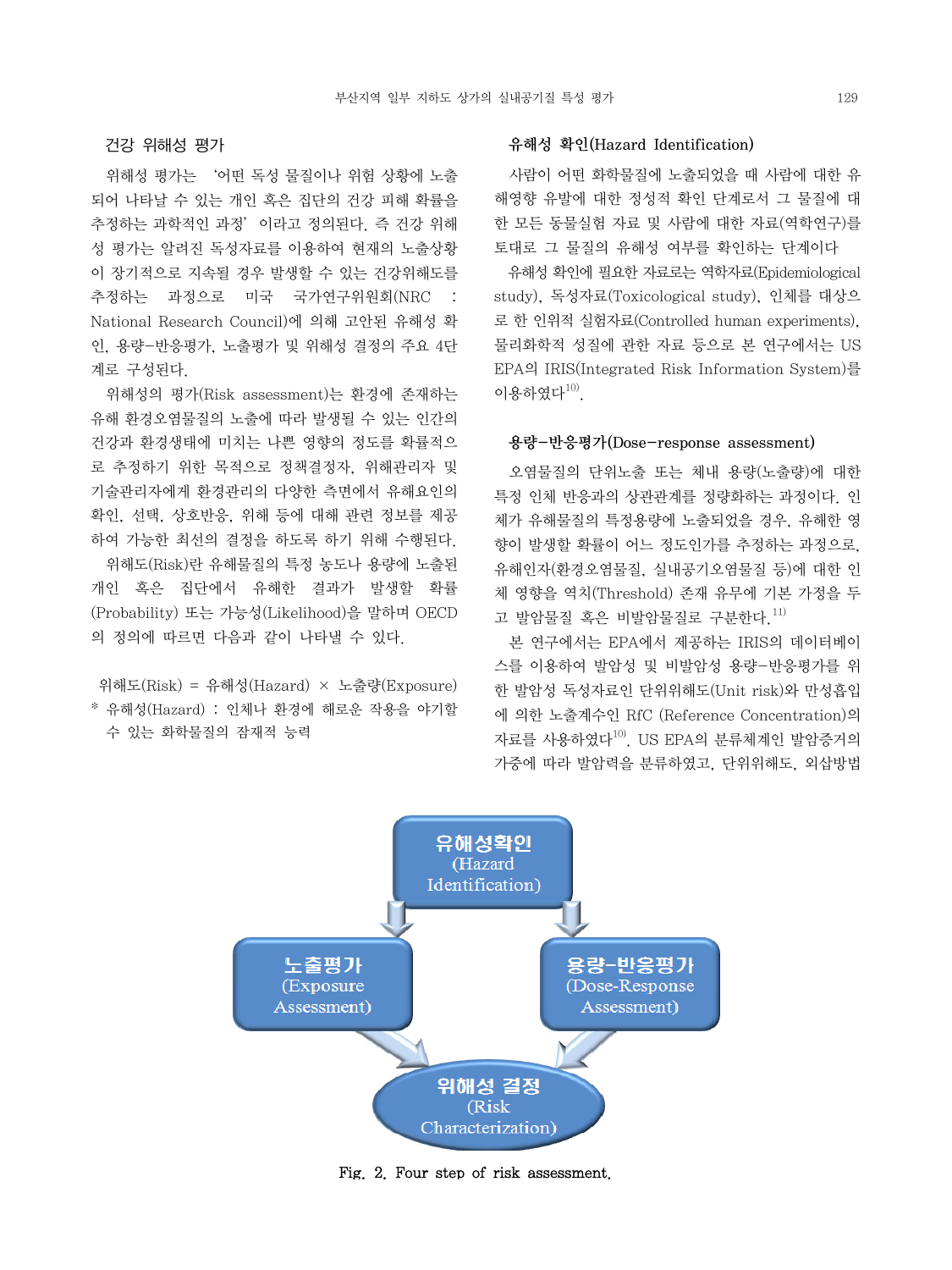(Extrapolation method), 암의 형태 및 동물독성 실험 으로부터 생물이 어떠한 독성 영향도 나타나지 않는 준위 인 최대무영향용량(No Observed Adverse Effect Level : NOAEL)과 건강상에 독성 영향을 나타내는 한계치인 최소영향용량(Lowest Observed Adverse Effect Level : LOAEL) 값을 조사하였다. 또한 특정화학물에 이용될 수 있는 자료의 과학적 불확실성과 외삽할 때 발생하는 불확실성을 교정하기 위한 변형계수 (Modifying Factor : MF)와 불확실성계수 (Uncertainty Factor : UF) 등을 조사하였으며 아래 Table 6과 같다.

#### 노출 평가(Exposure Assessment)

 실내공기오염물질의 흡입에 의한 건강 위해성을 살펴 보기 위한 필수적인 조건으로 인구집단의 다양한 특성을 반영할 수 있는 노출 계수(체중, 호흡률, 기대수명, 노출 기간 및 노출빈도)를 활용하여 노출량 산정 및 노출시나 리오를 작성하였다.

 노출계수의 종류별 국내 자료의 검토 및 본 연구에서 활용된 노출계수 값의 선택 배경과 노출시나리오는 다음 과 같다. 일일호흡률(Inhalation rate), 체중(Body weight), 노출빈도(Exposure frequency), 노출기간 (Exposure duration) 및 기대수명(Lifetime)을 고려하 여 산출하였다. 노출시간이 많은 근무자의 평균(CTE)과 최대(RME) 및 상가를 이용하는 이용자의 평균(CTE)과 최대(RME) 그룹으로 나눠 노출빈도를 적용하여 노출량 을 평가하였다.

1) 체중(Body weight)

 체중이 차이가 있으면 호흡률, 음식물섭취량, 피부표면 적 등도 차이가 생기기 때문에 오염물질에 대한 노출량이 달라질 가능성이 높다. 또한 동일한 양의 오염물질을 흡 수하더라도 체내농도가 달라질 수 있기 때문에 영향이 달 라질 수 있다 $^{12}$ .

 국민의 평균 체중은 개별연구자에 의한 연구가 아닌 광 범위하고 체계적으로 진행하는 국가조사의 대표적인 것으 로 국민체위조사가 있다. 본 연구에서는 지식경제부 기술 표준원에서 2010년 3월부터 2010년 11월까지 실시한 7~69세 사이에 해당하는 14,016명을 대상으로 직접 측 정한제6차 조사 결과인, 18세 이상 한국성인의 평균 체중 은 62.7 kg을 활용하였다<sup>13</sup>. 남자 성인의 평균체중은 69.9 kg, 여자 55.6 kg이다. 또한 체중 분포역시 기술표 준원에서 제공하는 자료를 바탕으로 삼각분포(Triangle distribution)로 가정하였으며, 수용체별 triangle 분포 의 최대값은 18세 이상 전체 연령층 조사자료에서 가장 큰 95 % 체중값을, 최소값은 5 % 체중값을 그리고 최빈 값은 평균 체중값으로 가정하였다.

2) 호흡률(Inhalation rate)

 호흡률은 연령, 성, 체중, 키, 건강상태, 활동정도, 흡 연유무 등에 의해서 영향을 받는 것으로 알려져 있다. US EPA의 IRIS에서는 건강위해성 평가시의 호흡률은 20  $\mathrm{m}^3/\mathrm{day}$ 로 규정하고 있고, Table 7에 나타낸 국내 호흡률 조사 관련 자료인 2007년 한국노출계수핸드북에서 제시 한 값을 본 연구에서는 사용하였다<sup>12)</sup>. 또한 확률론적 위

| Parameter      | EPA<br>Classification | Unit Risk<br>$(\mu g/m^3)^{-1}$ | RfC<br>$(mg/m^3)$  | <b>NOAEL</b><br>LOAEL<br>$(mg/m^3)$ | UF  | MF |
|----------------|-----------------------|---------------------------------|--------------------|-------------------------------------|-----|----|
| HCHO           | B1                    | $1.3 \times 10^{-5}$            |                    |                                     |     |    |
| Benzene        | A                     | $2.2 \times 10^{-6}$            | $3 \times 10^{-2}$ |                                     | 300 |    |
| Toluene        | D                     |                                 | 5                  | N:46                                | 10  |    |
| Ethylbenzene   | D                     |                                 |                    | N:434                               | 300 |    |
| $m, p-X$ ylene | D                     |                                 | 0,1                | N:39<br>L: 78                       | 300 |    |
| o-Xylene       | D                     |                                 | 0,1                | N:39<br>L: 78                       | 300 |    |
| Styrene        | C                     |                                 |                    | N:34                                | 30  |    |

Table 6. Quantitative estimate of carcinogenic and non-carcinogenic risk from inhalation exposure

RfC : Reference Concentration, N : NOAEL, L : LOAEL, UF : Uncertainty Factor, MF : Modifying Factor, A : Human carcinogen, B : Probable human carcinogen, C : Possible human carcinogen, D : Not classifiable as to human carcinogen, E : No evidence of non-carcinogen for human (US EPA, IRIS, 2005)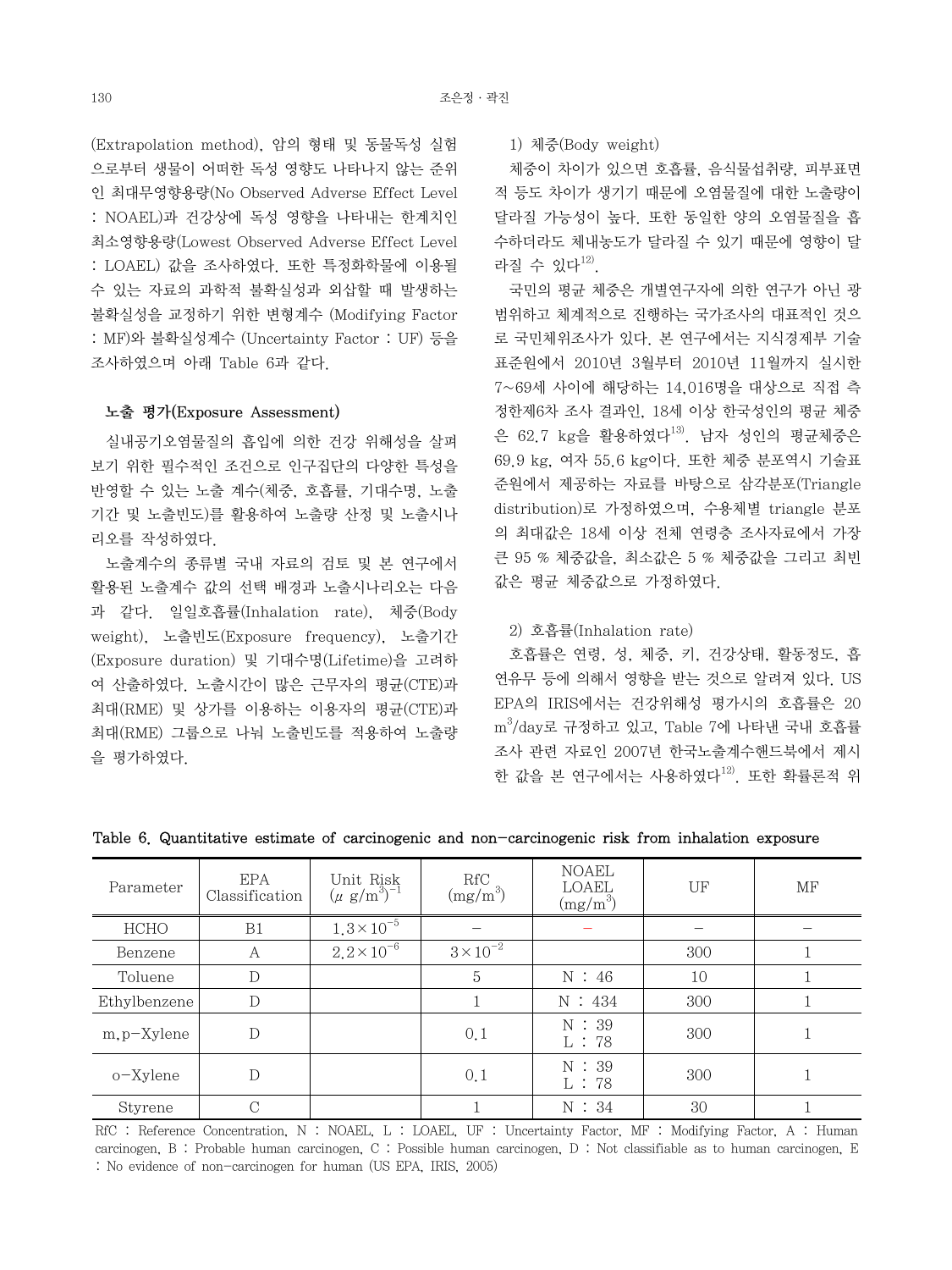해성 평가를 위해 호흡률의 분포는 삼각분포를 가정하였 다. 삼각분포의 최대 최소 및 최적값을 각각 한국노출계 수핸드북에서 제시한 연구결과인 휴식활동(Resting), 적 절한 활동(Moderate), 및 가벼운 활동시(Light)의 호흡 률로 가정하였다.

 본 연구에서는 근무자의 경우 만성노출로 가정하여 20 m<sup>3</sup> /day(90th값)을 평균값으로 적용하였으며, 이용자의 경우 단기노출로 가정하여 중간활동에 해당하는 1.13  $\text{m}^3/\text{hr}$ 을 적용하였다.

# 3) 평균수명(Average lifetime)

Table 7. Inhalation rate by activity

 기대 여명은 어느 연령에 도달한 사람이 그 이후 몇 년 동안 생존할 수 있는가를 계산한 생존 연수이다. 이 중에 서 특히 0세, 즉 출생시의 평균 기대여명을 평균수명이라 고 정의할 수 있다. 수명은 특히 발암 위해도를 평가할 때 중요한 계수이다. 발암물질에 대한 평생 기간의 추정된 노출량을 수명으로 나누어 평균 노출량을 계산하기 때문 에 수명이 짧으면 잠재적인 발암 위해도는 높아지고, 반 면 수명이 길면 잠재적인 발암 위해도는 낮아진다. 우리 나라에서는 대부분 통계청 자료를 인용하고 있는 실정으 로 본 연구에서는 통계청에서 2011년 제시한 0세의 기대 여명으로 전체 81.2년, 남자 77.6년, 여자 84.5년을 기

|  | 주으로 하였다 <sup>14)</sup> . |  |
|--|--------------------------|--|
|--|--------------------------|--|

# 4) 노출빈도(Exposure frequency) 및 노출기간 (Exposure duration)

 다양한 환경매체를 통해서 오염물질에 노출되는 양을 평가하기 위해서는 접촉하는 환경매체 중의 오염물질이 농도, 노출빈도, 노출기간 등이 주요한 변수가 된다. 이때 노출빈도와 노출기간은 각 개인들의 활동양상이나 각각의 활동이 이루어진 장소에서 머무르는 시간 등에 의해 좌우 된다.

 본 연구에서는 실내 장소별 이용시간을 환경부  $(2007)^{12}$ 에서 조사한 결과를 활용하여 CTE (Central Tendency Exposure : mean or the 50th percentile) 상의 노출빈도 계수의 값은 실내공간에서 머무르는 시간의 평균값으로 선정하였으며, RME(Reasonable Maximum Exposure : high-end) 상의 노출빈도 계수의 값은 95 % UCL(Upper Confidence Level)의 값을 활용하였으 며, Table 8에 나타내었다. 확률분포는 정규분포를 가정 하였다. 노출빈도는 상가 근무자의 경우 일 8시간, 월 25 일 근무를 가정하여 연 300일 근무하는 것으로 가정하였 다. 상가 이용자(손님)는 매일 Table 8에 있는 시간별로 이용하는 것으로 가정하여 노출량 계산에 활용하였다.

| (unit |  | $m^3/hr)$ |
|-------|--|-----------|
|-------|--|-----------|

|           | Activity |                |                 |                |                        |  |  |  |  |  |
|-----------|----------|----------------|-----------------|----------------|------------------------|--|--|--|--|--|
| Parameter | Resting  | Light exercise | Medium exercise | Heavy exercise | Very heavy<br>exercise |  |  |  |  |  |
| Mean      | 0.45     | 0.94           | 1.13            | 1.87           | 2.33                   |  |  |  |  |  |
| <b>SD</b> | 0.13     | 0.23           | 0.27            | 0.43           | 0.53                   |  |  |  |  |  |
| Median    | 0.44     | 0.94           | 1.13            | 1.86           | 2.29                   |  |  |  |  |  |

Source : Korean Exposure Factors Handbook Ministry of Environment, 2007, SD : Standard Deviation

Table 8. Staying time at indoor according to multi-use facility  $(\text{unit} : \text{min/day})$ 

| Parameter |           | Subway<br>station | Underground<br>store | Library | Medical<br>centers | Indoor<br>parking<br>lots | Kindergarten | Large<br>stores | Postpartum<br>care |
|-----------|-----------|-------------------|----------------------|---------|--------------------|---------------------------|--------------|-----------------|--------------------|
|           | Mean      | 480               | 480                  | 480     | 480                | 480                       | 480          | 480             | 480                |
| Worker    | <b>SD</b> | 48.0              | 48.0                 | 48.0    | 48.0               | 48.0                      | 48.0         | 48.0            | 48.0               |
|           | Mean      | 18.0              | 7.6                  | 14.7    | 8.3                | 1.4                       | 490.0        | 12.7            | 1200.0             |
| User      | <b>SD</b> | 41.2              | 48.4                 | 67.5    | 57.4               | 12.1                      | 49.0         | 40.2            | 120                |

Source : Ministry of Environment, 2007, SD : Standard Deviation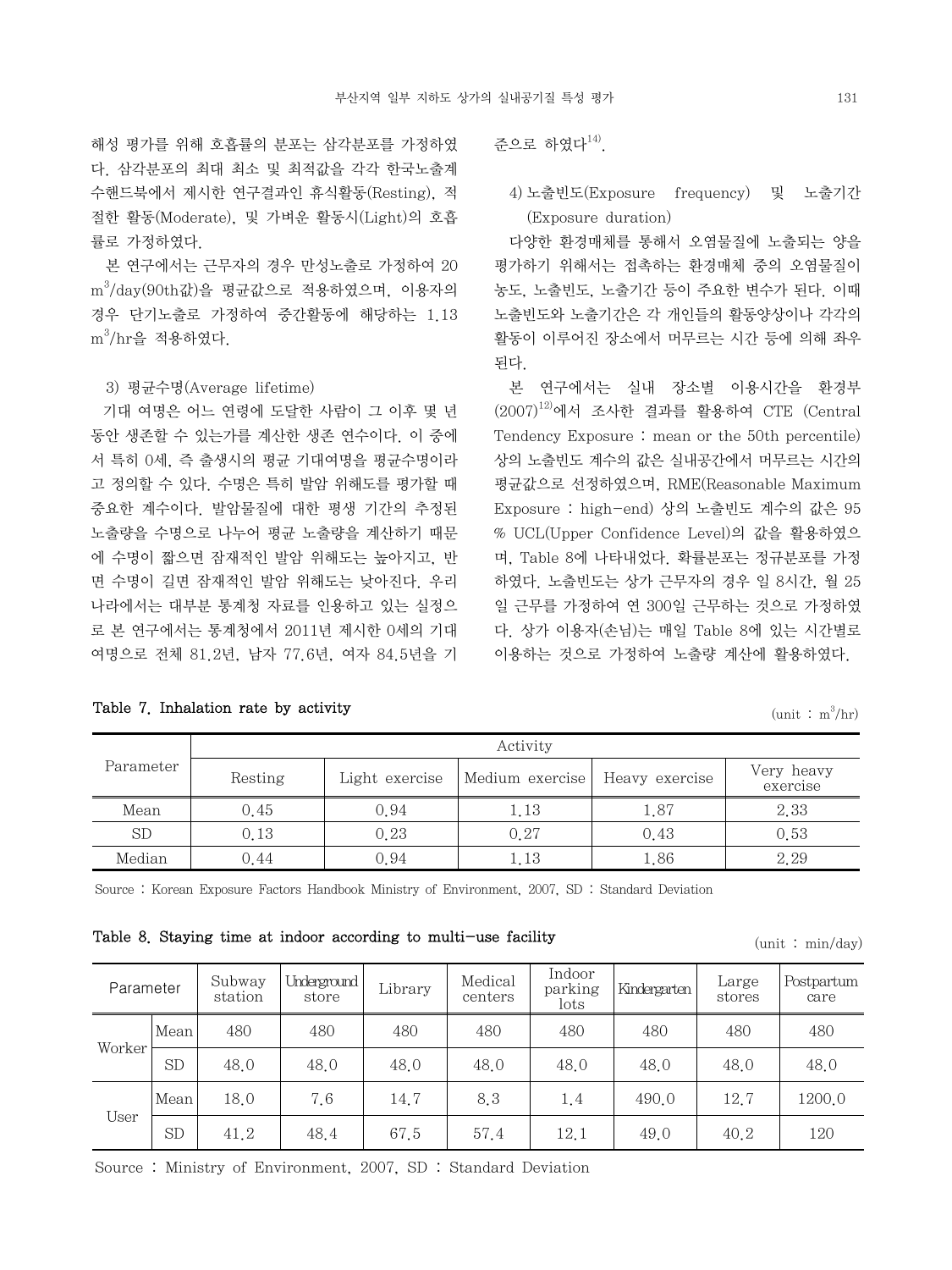노출기간 계수 값은 상가 근무자 및 이용자(손님)의 경 우 10대 이하부터 60대 이상 전 연령층이 이용하는 것으 로 고려하여 환경유해인자 위해성 평가지침에서 제시한  $70$ 년으로 노출기간을 활용하였다 $^{15)}$ . 분포는 삼각분포로 가정하였다. 삼각분포의 최소값과 최대값 및 최적값은 통 계청14)에서 제공하는 기대여명 산출표를 활용하여 근무자 와 이용자의 최소값 및 최대값은 18세(전체 63.6세, 남자 60.1세, 여자 66.9세)와 100세(전체2.5세, 남자 2.3세, 여자 2.7세)로 가정하였으며, 최적값은 평균수명으로 가 정하였다.

 비발암성물질의 경우, 위해도 결정에 이용되는 노출량 은 일일평균용량(Average Daily Doses : ADDs)으로 나 타낼 수 있으며, 아래의 식(1)로 계산할 수 있다 $^{16}$ 17).

 발암성물질은 인간이 오염물질에 노출이 평생 동안 일 어나지 않더라도 발암작용은 지속될 수 있으므로 평생노 출로 가정하여 평생 일일 평균 용량(Lifetime Average Daily Doses : LADDs)으로 표시한다<sup>16)17)</sup>.

 평생 일일 평균 용량은 일일평균용량 식을 취하고 평생 (Lifetime : LT)이 평균시간(Average time : AT)을 대 신한다.

#### 위해도 결정(Risk Characterization)

 특정 노출수준에서의 초과위해도(유해물질에 노출되지 않은 인구집단에서의 배경위해도 수준보다 큰 위해도)를 정량적으로 평가하는 것을 의미하는데, 용량-반응평가와 노출평가에서 도출된 정보를 종합하여 특정 유해물질에 특정농도로 노출되었을 경우 인체 유해영향이 유발된 확 률을 결정하는 단계이다. 위해도 결정은 최대 노출농도를 이용하여 최악의 상황(Worst case scenario)과 합리적 노출농도(Reasonable exposure)를 같이 계산한다.<sup>18)</sup>

 발암성물질의 경우 US EPA의 IRIS 자료들을 통해 산 출된 발암잠재력(Cancer Potency Factor : CPF)과 노 출평가를 통해 얻어진 LADDs 값과 곱하여 식(3)과 같이 초과 발암위해도(Excess lifetime cancer risk)를 산출 한다.

 비발암성물질의 경우, 노출평가를 통해 얻어진 일일평 균용량(ADDs)과 IRIS 자료를 이용한 용량-반응평가를 통해 산출된 참고치(RfC)의 비를 통해 비발암 위해도지수 를 식(4)와 같이 산출하였다. 이와 같이 산출된 초과발암 위해도는  $10^{-6} \sim 10^{-4}$  수준, 독성지수(Hazardous Index : HI) 및 독성위험값(Hazardous Quotient : HQ)은 1의 초과여부를 고려하여 위해수준을 평가하였다. 그러나 위 해도 지수의 크고 작음에 따라 위해도의 정도는 평가되지 않는다.

# 단일 평가치 분석(Point Estimate Analysis)

 단일 평가치 분석은 입력 변수들의 불확실성과 가변성 을 표현할 수 없다. 다만, 가변성을 표현하기 위해

$$
Average Daily Does (mg/kg \cdot day) = \frac{Intake \cdot Does}{BW \times AT}
$$
\nIntake  $Does = CA \times IR \times EF \times ED$ 

\nCA : Chemical concentration in Air (mg/m<sup>3</sup>)

\nEF : Exposure Frequency (days/year)

\nBW : Body Weight (kg)

\nLADDs (mg/kg \cdot day) = \frac{Intake \cdot Does}{BW \times LT}

\nCLADDs (mg/kg \cdot day) = \frac{Intake \cdot Does}{BW \times LT}

\nCM: Average Time (days)

\nCR = LADDs (mg/kg/day) \times CPF(ug/kg/day)^{-1} \times 1000

\nCM: A 1000

\nCM: A 1001

\nCM: A 201

\nOM: A 31

\nOM: B 41

\nOM: B 42

\nOM: B 54

\nOM: B 54

\nOM: B 64

\nOM: C 64

\nOM: C 64

\nOM: D 64

\nOM: D 64

\nOM: D 64

\nOM: D 64

\nOM: D 64

\nOM: D 64

\nOM: D 64

\nOM: D 64

\nOM: D 64

\nOM: D 64

\nOM: D 64

\nOM: D 64

\nOM: D 64

\nOM: D 64

\nOM: D 64

\nOM: D 64

\nOM: D 64

\nOM: D 64

\nOM: D 64

\nOM: D 64

\nOM: D 64

\nOM: D 64

\nOM: D 64

\nOM: D 64

\nOM: D 64

\nOM: D 64

\nOM: D 64

\nOM: D 64

\nOM: D 64

\nOM: D 64

\nOM: D 64

\nOM: D 64

\nOM: D 64

\nOM: D 64

\nOM: D

= Concentration  $(uq/m^3) \times Unit$  risk $(uq/m^3)^{-1}$ 

 ················································································································ (4)

ADD : Average dose  $(mg/kg-day)$  RfC : Reference concentration  $(mg/m<sup>3</sup>)$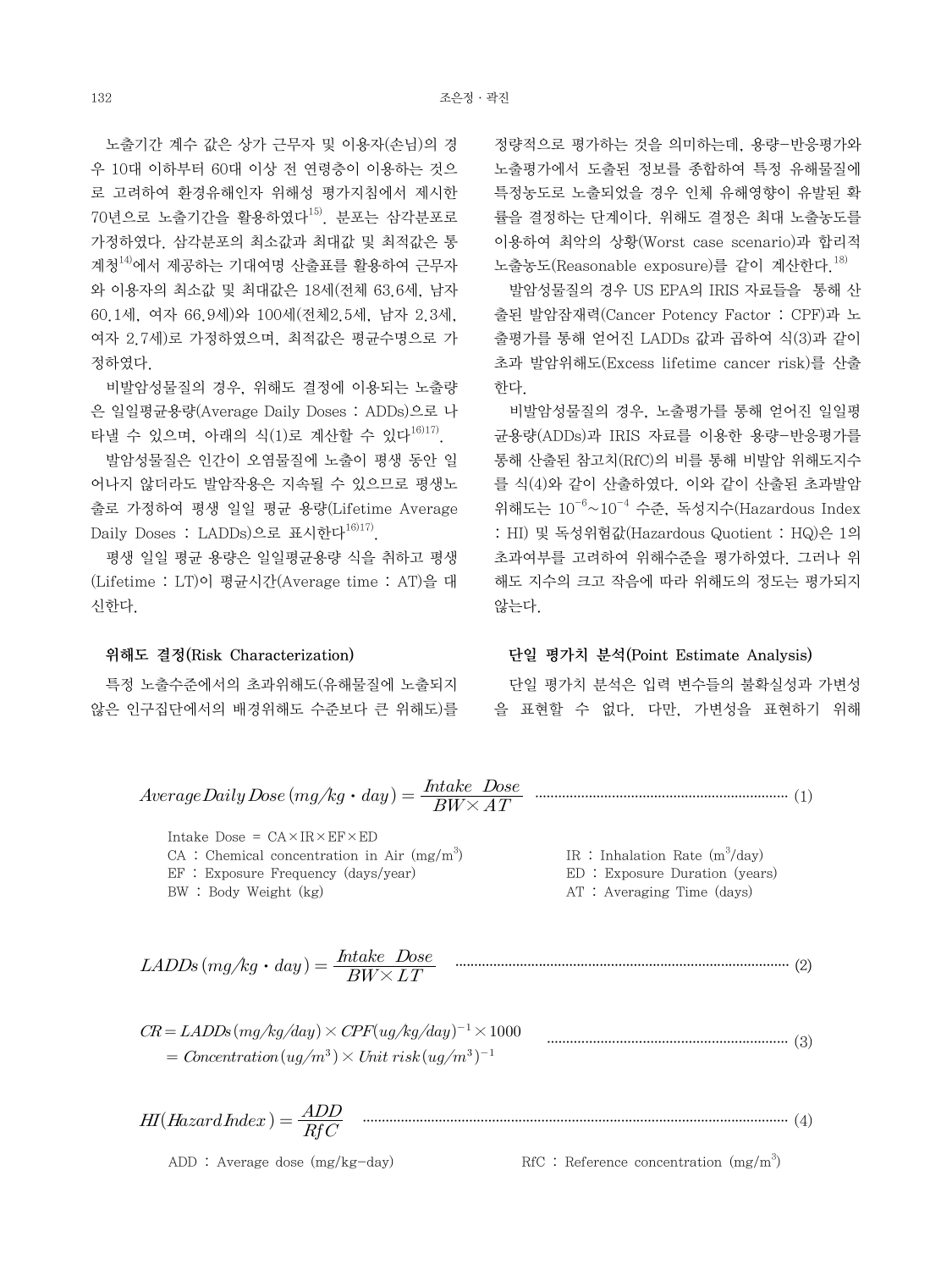CTE(Central Tendency Exposure : mean or the 50th percentile) 위해도와 RME(Reasonable Maximum Exposure : high-end) 위해도를 계산한다<sup>19)20)</sup>. EPA<sup>19)</sup> 는 입력자료의 초기값으로 RME 위해도의 평가시 체중은 평균값, 호흡량과 노출기간에 대해서는 high-end 값을 사용하고, CTE 위해도의 평가시에는 체중의 평균값 그리고 호흡량과 노출기간에 대해서도 중앙값을 사용하도록 권장 하고 있어 본 연구에서는 환경부<sup>9)12)</sup> 값을 사용하였다.

#### 몬테카를로 분석(Monte-Carlo Analysis)

 위해도 평가는 매우 복잡하고 모든 정보를 집대성하는 과정이기 때문에 모든 단계에서 불확실성이 발생할 수 있 다. 위해성 평가를 수행하면서 발생되는 불확실성과 가변 성에 대한 이해가 부족한 상태에서 연구결과를 단순하게 받아들이는 경우 많은 오해가 발생되어질 수 있다<sup>21)</sup>. 정 량적인 면이 수치로 간편하게 나타나지만 평가에 오류를 범할 가능성이 높아 결론에 대한 불확실성을 강조할 필요 가 있다.

 EPA에서는 이러한 불확실성과 가변성을 확인하는 수 학적 모델을 적용한 불확실성 분석으로 Monte-Carlo Analysis를 권장하고 있다. 위해성 평가의 각 단계에서 발생할 수 있는 불확실성 및 다양성을 감소시키기 위한 확률론적 위해성 평가(Probabilistic Risk Assessmen) 와 확률분포로 가정된 각 위해인자들이 위해성 평가의 결 과에 미치는 영향과 기여도 산출을 위한 Monte-Carlo simulation을 이용하여 수행하였다. 각각의 노출계수에 자료의 특성을 고려하여 적용된 확률분포를 이용하여 확 률론적 발암위해도 및 위해도지수의 평균값(mean), 최대 값(max), 최소값(min)과 20 %, 40 %, 60 %, 80 %, 100 % 값을 산출하여 발암 및 비발암 위해도의 분포수준을 파 악하였다.

Monte-Carlo simulation<sup>o</sup> Crystal ball 2000(Decicioneering, Inc.)을 이용하여 모든 노출변수 와 결과 값을 각각 1,000,000번씩 모의실험을 수행하였 다22).

# 결과 및 고찰

#### 실내공기 중 유해오염물질의 농도분포 특성

부산지역 일부 지하도상가의 유해오염물질 농도분포

 본 연구대상시설에서 조사된 발암물질과 비발암물질에 대한 농도분포조사 결과를 Table 9와 Fig. 3에 나타내었 다. 주로 Toluene > Formaldehyde > m,p-Xylene > Ethyl benzene 농도 순으로 조사되었다.

 다중이용시설 등의 실내공기질 관리법에는 개별 VOCs 성분들에 대한 기준은 아직 없으며, 단지 신축 공동주택 의 경우 개별 권고기준이 Benzene 30 µg/m<sup>3</sup>이하, Toluene 1,000  $\mu$ g/m $^3$ 이하, Ethyl benzene 360  $\mu$ g/m $^3$ 이하, Xylene 700  $\mu$ g/m $^3$ 이하, Styrene 300  $\mu$ g/m $^3$ 이하 로 규정되어 있다.

 이번 조사 결과에서는 평균 농도로써 Benzene 2.3 μg  $/m<sup>3</sup>$ , Toluene 115.2  $\mu$ g/m<sup>3</sup>, Ethyl benzene 6.8  $\mu$ g /m<sup>3</sup>, Xylene 16.7 μg/m<sup>3</sup>, Styrene 3.6 μg/m<sup>3</sup>으로 조 사되어 권고기준 이내로 나타났다. 또한 TVOCs 평균농 도는 431.0 μ g/m<sup>3</sup>으로 조사되어 환경부 다중이용시설 실내공기질 관리법 상 지하도상가 TVOC 권고기준 500  $\mu$ g/m $^3$ 을 만족하였으며, Formaldehyde의 평균농도도  $63.9\,$   $\mu{\rm g}/{\rm m}^3$ 로 조사되어 지하도상가 유지기준 100  $\mu{\rm g}$ / $m^3$ 을 만족하였다.

 지하도상가의 물질별 실내․외 농도비(I/O ratio)를 비교 해 보았을 때, 이번조사 물질들은 실내가 실외보다 다소 높게 나타났다. 발암성 유해화학물질인 Benzene 및 Formaldehyde의 경우 이번 연구결과에서의 I/O ratio 는 각각 3.7 및 6.8로 실내가 높게 나타났다. 비발암성 유해화합물의 I/O ratio는 Styrene이 26.9로 가장 높게 나타났으며, m,p-Xylene(19.0) > Toluene(7.4) > o-Xylene(6.0) > Ethyl benzene(4.7)순으로 본 연구에 서는 나타났다. 이러한 결과는 기존에 국내에서 수행되었 던 여러 연구에서 나타난 결과와 동일하게 실내에서의 오 염물질 농도가 실외보다 높은 수준으로 나타났다<sup>23)24)</sup>. 이 는 Formaldehyde는 건축물에 많이 사용되는 단열재, 바 닥재, 실내가구의 칠, 접착제, 섬유제품 등에 의해 발생하 는 것으로 알려져 있고 $^{25)}$ , Benzene 등 휘발성유기화합물 은 페인트, 윤활제, 코팅제, 합성수지, 플라스틱 등에 의 해 발생하는 것으로 알려져 있다. Formaldehyde 및 휘 발성유기화합물이 실외보다 실내에서 높게 나타난 이유로 는 체계적인 환기가 이루어지지 않았기 때문에 상가 내 진열상품, 리모델링 및 증․개축 시 많이 발생되는 물질들 이 방출된 것으로 사료된다.

 서울시 지하도상가를 대상으로 조사한 선행 연구결과 에서는 발암성 유해화학물질인 Benzene의 평균 실내농 도는 4.27  $\mu$ g/m $^3$ , Formaldehyde의 평균 실내농도는 29.6  $\mu$ g/m $^3$ 으로 조사되었으며, 비발암성 유해화합물의 실내평균농도는 Toluene  $230.95$   $\mu$ g/m<sup>3</sup>, Ethyl benzene 16.42  $\mu$ g/m<sup>3</sup>, m, p-Xylene 20.59  $\mu$ g/m<sup>3</sup>,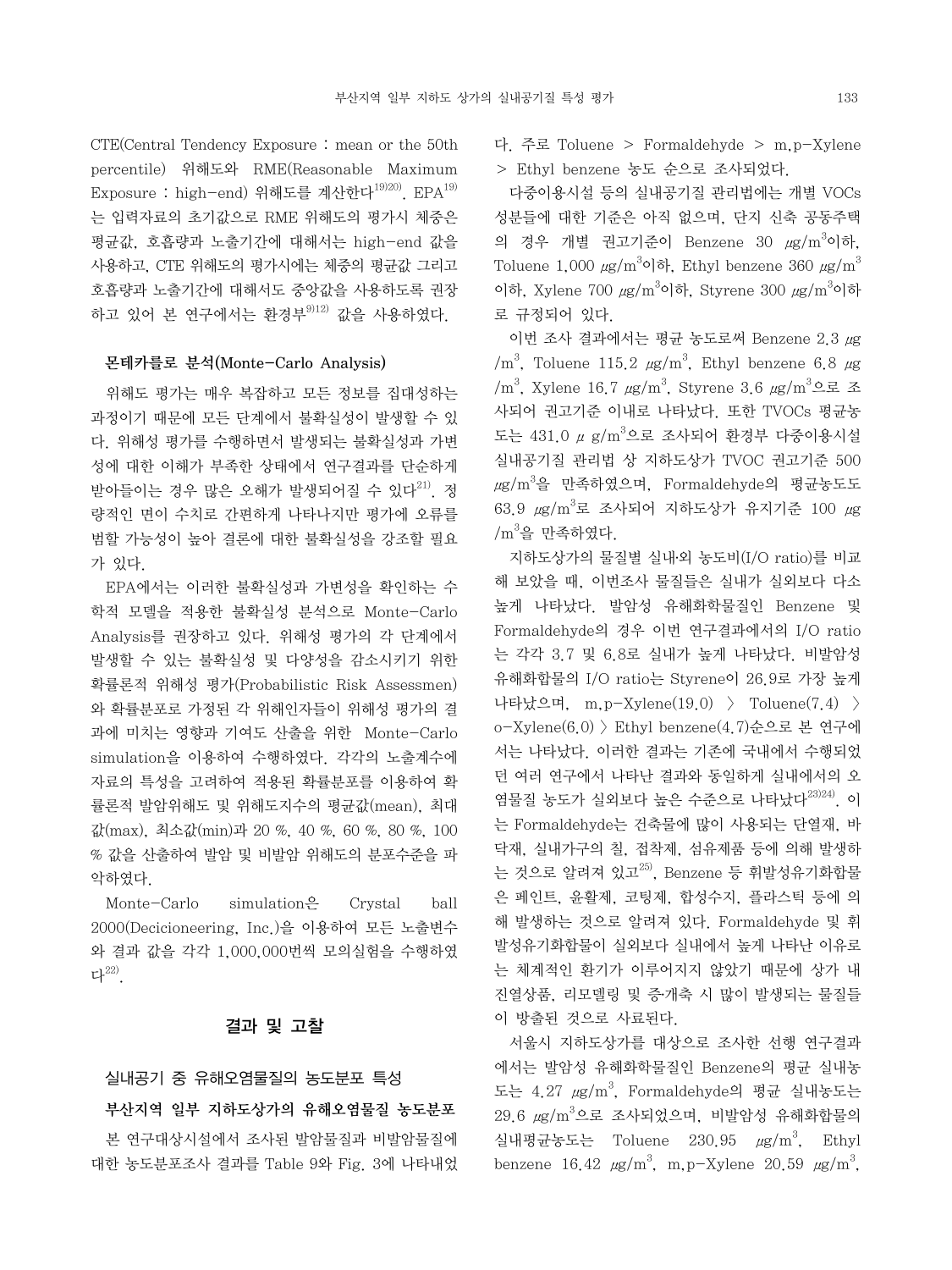Styrene 6.47  $\mu$ g/m $^3$ , o-Xylene 4.43  $\mu$ g/m $^3$  로 나타났 다 $^{11)}$  이번 연구결과에서는 서울시 지하도상가 내의 휘발 성유기화합물의 연구결과보다 낮은 경향을 보였다. 이는 지하도상가내의 진열상품 종류, 사용된 건축자재, 환기조 건 등에 따라 농도차가 발생할 수 있음을 시사한다.

 지하도상가는 각 상점별 오염물질 농도가 다르며 냉난 방 시설과 함께 공조설비가 연계되어 있고, 냉난방 시설 과 별개로 공조설비만 On/Off 제어를 할 수 없는 시설의 특성으로 인하여 실내오염물질의 농도에 따른 제어가 다 소 곤란한 시설의 구조적 특성이 있으므로, 실내공기질 관리를 위한 상가 근무자들의 주기적 청소 실시 및 실내

공기질 관리교육 등을 통하여 실내공기질에 대한 인식을 높이고 환기시설변경 또는 추가를 통하여 시설관리를 강 화가 필요한 것으로 판단되었다.

 Fig. 4.는 이번 연구대상인 지하도상가에서 휘발성유기 화합물의 농도 구성비로 나타내었다. Toluene이 26.7% 로 가장 높은 것으로 조사되었으며, m,p-Xylene(3.1%), Ethyl benzene $(1.6\%)$ , o-Xylene $(0.8\%)$ , Styrene $(0.8\%)$ , Benzene(0.5%)순으로 나타났다. 또한 이번 연구에서 확 인하지 않은 미확인 VOC가 66.4%로 다수를 차지하였다. 지하도상가를 대상으로 한 선행 연구결과에서는 미지의 성분이 66.8 %로 대부분을 차지하였고, 다음으로는

Table 9. An overall summary of VOCs & Formaldehyde concentrations

(Unit:  $\mu$  g/m<sup>3</sup>)

|                |        | <b>INdoor</b> |                      |       |              |                         |      |
|----------------|--------|---------------|----------------------|-------|--------------|-------------------------|------|
| Parameter      | Mean   | S.D           | Range                | Mean  | S.D<br>Range |                         | I/O  |
| Benzene        | 2.32   | 1.27          | $0.93 \sim$<br>5.51  | 0.63  | 0.62         | 2.26<br>0.01<br>$\sim$  | 3.7  |
| Toluene        | 115.20 | 75.68         | $9.02 \sim 257.98$   | 15.58 | 15.49        | 59.99<br>0.47<br>$\sim$ | 7.4  |
| Ethyl benzene  | 6.78   | 5.10          | 1.40 $\sim$<br>25.66 | 1.43  | 1.52         | $0.00 \sim$<br>4.45     | 4.7  |
| $m, p$ -Xylene | 13.51  | 9.84          | $2.23 \sim$<br>38.54 | 0.71  | 0.94         | $0.00 \sim$<br>2.85     | 19.0 |
| Styrene        | 3.55   | 5.16          | $0.04 \sim$<br>30.17 | 0.13  | 0.23         | $0.00 \sim$<br>0.78     | 26.9 |
| o-Xylene       | 3.24   | 2.44          | $0.75 \sim$<br>12.04 | 0.54  | 0.81         | $0.00 \sim$<br>2.97     | 6.0  |
| <b>TVOC</b>    | 430.97 | 144.16        | $147.76 \sim 768.39$ | 47.58 | 41.16        | $9.83 \sim 177.23$      | 9.1  |
| Formaldehyde   | 63.89  | 35.80         | $11.88 \sim 195.90$  | 9.39  | 8.43         | $0.18 \sim$<br>36.54    | 6.8  |

I/O = Indoor concentration / Outdoor concentration



Fig. 3. Concentration of Volatile organic compounds & Formaldehyde in indoor.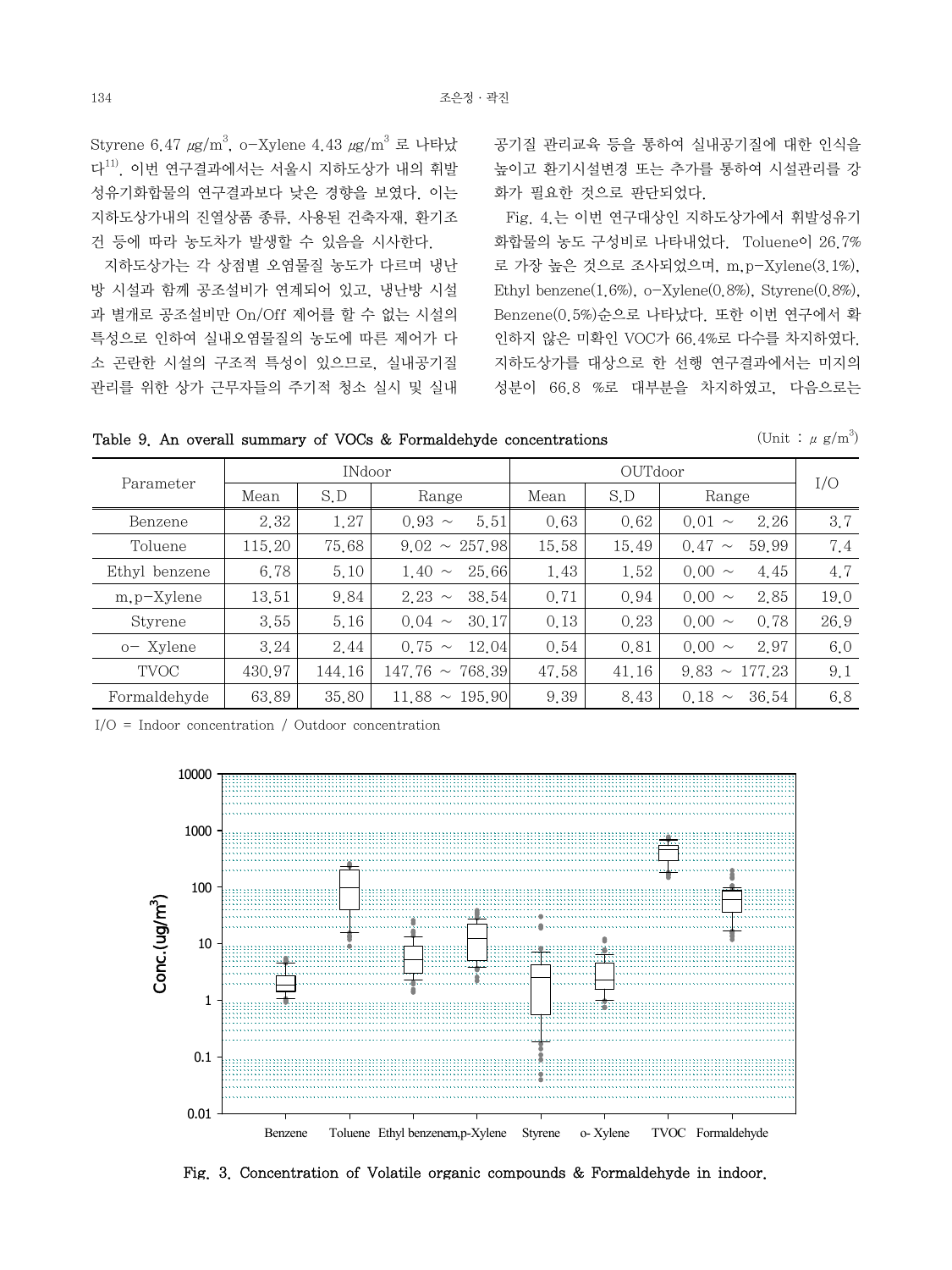

Fig. 4. Composition ratio of Volatile organic compounds in indoor air.

Toluene(26.7%), m,p-Xylene(8.4%), Ethyl benzene $(1.9)$ , o-Xylene  $(1.0\%)$ , Styrene $(0.7\%)$ ,  $Benzene(0.5%)로 조사되었다 $^{11}$ .$ 

 신축공동주택에서 발생되는 TVOCs의 경우 표준물질 로 미확인 분석된 물질이 57.5 %이고, 확인된 휘발성 유 기화합물 중에서는 Toluene이 18. 5%, m,p- Xylene 6.7%, Ethyl benzene 3.4%, o- Xylene 2.6%의 순으 로 조사 된 적도 있다<sup>26)</sup>.

 이러한 결과로 볼 때 시설을 부분적으로 개보수 할 때 실내에 사용되는 건축자재가 환경부에서 고시하고 있는 "오염물질 다량 방출자재"에 포함되어 있는지 확인하 고, 이를 사용하지 않도록 한다. 휘발성유기화합물 및 폼 알데하이드 등의 오염물질을 적게 방출하는 친환경 건축

자재(환경마크나 가급적 KS규격의 폼알데하이드 방출량 시험성적서 또는 MSDS(물질안전보건자료)가 있는 용품) 를 사용한다. 지하도 상가 내 점포에서 판매하는 물품 중 에서도 플라스틱류 등 화학물질이 원료인 제품이나 의류 등과 같이 화학물질을 포함하는 제품이 다수 있고, 매장 신상품은 오염물질 방출이 저감되도록 실외에서의 충분한 환기 등 가능한 전처리를 한 후 진열하는 등의 조치를 취 할 필요가 있다.

## 계절별 유해오염물질 농도분포

 지하도상가내의 계절별 유해오염물질 방출농도 비교를 위하여 봄과 가을에 시료를 채취하여 분석한 결과를 Table 10에 나타내었다.

Table 10. The seasonal variation of VOCs & Formaldehyde concentrations

(Unit:  $\mu$  g/m<sup>3</sup>)

| Parameter     |        |        | Spring                  | Fall |        |        |                         |      |
|---------------|--------|--------|-------------------------|------|--------|--------|-------------------------|------|
|               | Mean   | S.D    | Range                   | I/O  | Mean   | S.D    | Range                   | I/O  |
| Benzene       | 1.94   | 0.83   | $0.96 \sim$<br>5.07     | 3.3  | 2.70   | 1.42   | $0.93 \sim$<br>5.51     | 8.0  |
| Toluene       | 106.43 | 81.63  | $9.02 \sim 242.79$      | 6.3  | 123.98 | 79.87  | $11.88 \sim 294.05$     | 8.8  |
| Ethyl benzene | 6.20   | 3.88   | $1.45 \sim$<br>15.72    | 3.0  | 7.36   | 5.90   | 1.40<br>25.66<br>$\sim$ | 10,6 |
| $m.p-X$ ylene | 12.47  | 10.22  | 2.23<br>38.54<br>$\sim$ | 11.8 | 14.55  | 8.81   | $2.57 \sim$<br>34.31    | 43.0 |
| Styrene       | 3.52   | 4.86   | 20.74<br>$0.04 \sim$    | 23.7 | 3.58   | 5.31   | $0.17 \sim$<br>30.17    | 31,6 |
| o-Xylene      | 3.00   | 1.97   | $0.75 \sim$<br>7.78     | 3.3  | 3.49   | 2.74   | $0.75 \sim$<br>12.04    | 23.9 |
| <b>TVOC</b>   | 419.78 | 144.49 | $147.46 \sim 768.39$    | 21.1 | 442.16 | 141.69 | $166.23 \sim 696.32$    | 17.6 |
| Formaldehyde  | 65.45  | 43.42  | $11.88 \sim 195.90$     | 7.5  | 62.26  | 25.97  | $13.59 \sim 105.31$     | 6.0  |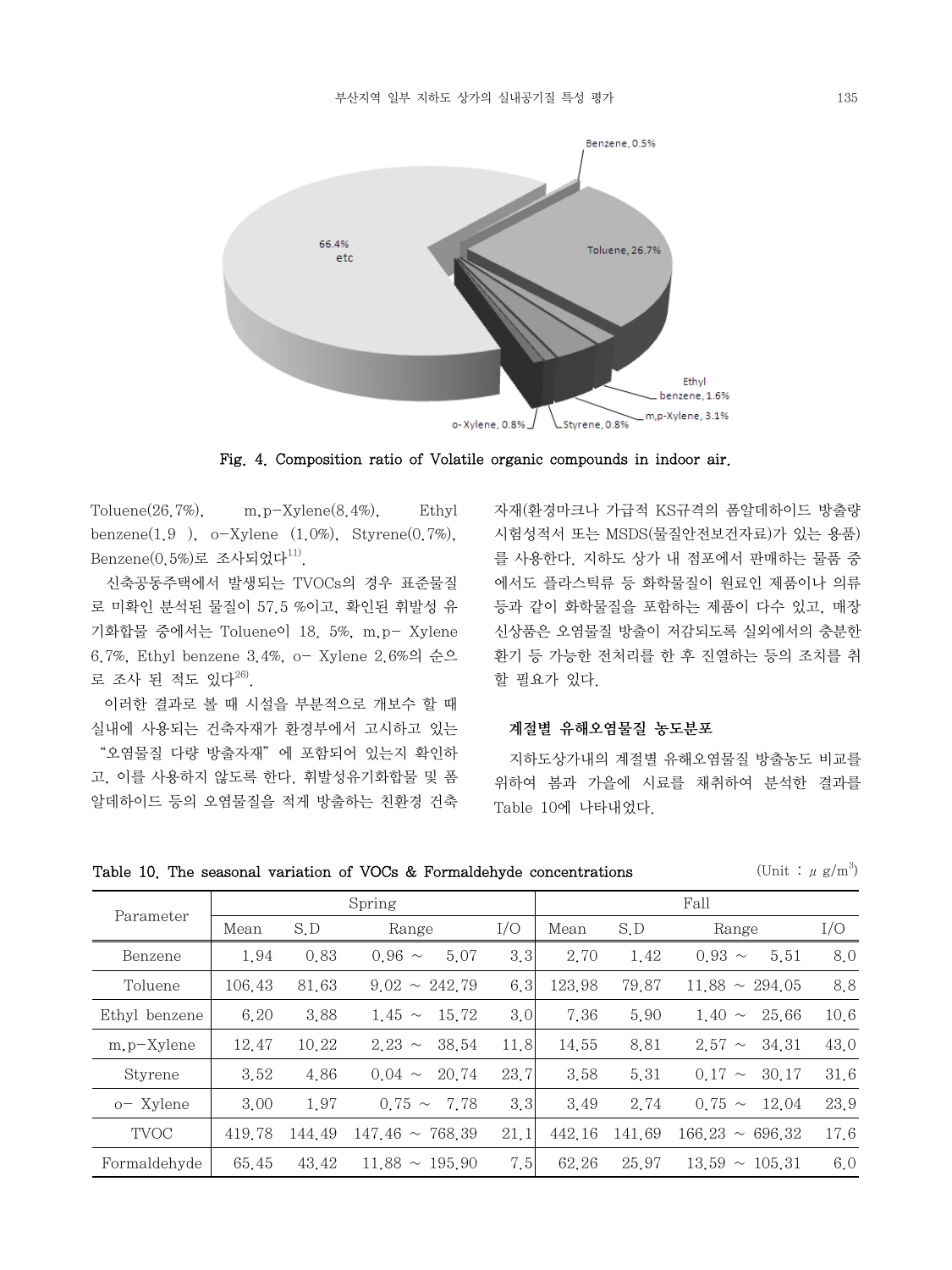이번 연구에서는 휘발성유기화합물은 가을철에 채취한 시료에서 Benzene 2.7  $\mu$ g/m $^3$ , Toluene 124.0  $\mu$ g/m $^3$ , Ethyl benzene 7.36  $\mu$ g/m<sup>3</sup>, TVOC 442.16  $\mu$ g/m<sup>3</sup> 등 의 농도 수준으로 높은 경향을 나타내었으며, Formaldehyde는 65.5  $\mu\text{g/m}^3$ 으로 봄철에 높은 경향으 로 조사되었다. 계절에 따른 실내외 농도비는 가을철에 Benzene $(8,0)$ , Toluene $(8,8)$ , m,  $p-X$ ylene $(43,0)$ , Styrene(31.6) 등의 성분이 봄철에 비해 높게 나타났는 데, 외기 유입에 의한 영향보다는 실내의 오염물질 방출 량에 기인한 것으로써, 봄철보다는 가을철 실내공기 온도 상승에 따른 오염물질 방출량 증가와 함께 에어컨 가동 등 냉방에 따른 환기부족의 영향이 일부 반영된 것으로 추측된다.

 지하도상가의 대부분은 강제 급기/배기 방식으로 1종 환기(기계 환기, 공조 및 환기된 공기 공급, 약 70 % 회 수)이며, 나머지는 상가 내부로부터 주요 통행로 및 출입 구를 통하여 외부로 방출되는 자연 환기 방식이다. 지하 도상가는 주로 지하 1,2층에 위치하므로 자연환기의 효과 는 거의 없다. 기류, 온도, 습도, 환기상태에 따라 방출량 이 달라지는 것으로 선행연구결과에서도 보고된 바는 있 다27).

# 시설별 유해오염물질 농도분포

 이번 연구 대상인 부산시내 일부 지하도 상가의 시설별 유해오염물질 평균농도 조사결과를 Table 11에 나타내었 다.

 이번 조사결과에서 시설별 평균 농도는 Benzene  $1.4 \sim 2.7 \text{ }\mu\text{g/m}^3$ , Toluene  $15.6 \sim 199.8 \text{ }\mu\text{g/m}^3$ , Ethyl benzene 3.5~9.3  $\mu$ g/m<sup>3</sup>, m,p- Xylene 8.0~18.9  $\mu$ g  $/m<sup>3</sup>$ , Styrene 1.2~6.2  $\mu$ g/m<sup>3</sup>, o-Xylene 1.4~4.8  $\mu$ g

 $/m<sup>3</sup>$ , TVOC 194.4~601.5  $\mu$ g/m<sup>3</sup>, Formaldehyde  $15.2 \sim 111.4 \ \mu g/m^3$ 의 범위로 나타났다.

 다중이용시설 실내공기질 유지기준 항목인 Formaldehyde의 기준(100 μg/m<sup>3</sup>이하)을 대부분의 시 설에서 만족하였으나, 1개 시설에서 평균 111.4  $\mu$ g/m $^3$ 로 나타나 이번 조사결과에서는 기준을 초과하였다. 권고 기준항목인 TVOC의 기준 $(500 \ \mu{\rm g}/{\rm m}^3$ 이하)을 만족하는 시설이 3곳, 기준을 초과한 것으로 조사된 시설이 3곳이 다. 서울시 지하도상가 $^{11)}$ 의 TVOC 기준 초과율은 30.5 % 로 조사 발표하였으며, 전국 4개 도시지역 및 2개 공단지 역 보육시설을 대상으로 조사한 신혜수 $^{23)}(2012)$ 는 TVOC 평균농도가 985  $\mu{\rm g}/{\rm m}^3$ (n=175)으로 조사하여 발 표한 바도 있다.

 이는 지하도상가 내부에 있는 의류점, 잡화, 화장품, 향 수류, 신발, 커튼 등 일상용품에서 발생된 유기화합물이 실내공기농도의 증가에 일부 기여한 것으로 판단되므로 휘발성유기화합물(VOC) 오염원이 많은 지하도상가들은 환기시설 관리 강화가 필요한 것으로 사료된다.

### 건강위해성 평가

# 노출시나리오 작성

 실내 유해오염물질의 노출에 의한 건강위해도 평가에 있어 신뢰성 있는 결과를 산출하기 위해 Table 12와 같은 노출시나리오를 작성하고 이를 이용하여 노출량 평가를 수행하였다.

 노출량 평가는 결정론적 평가와 확률론적 평가를 수행 하기 위하여 각 노출인자별 단일값과 이들 인자가 가지는 확률분포를 조사하여 제시하였다. 또한 단일값은 평균값 만을 제시하지 않고 이들 인자가 가질 수 있는 범위나 표 준편차(산포성)를 이용한 상위값 또는 95% 상위 값 등을

|               | Benzene | Toluene |     | Ethyl benzene $ m, p-X$ ylene | Styrene | o-Xylene | <b>TVOC</b> | Formaldehyde |
|---------------|---------|---------|-----|-------------------------------|---------|----------|-------------|--------------|
| А             | 2.2     | 165.3   | 7.5 | 18.9                          | 4.7     | 3.6      | 520.5       | 89.7         |
| B             | 2.5     | 70.3    | 6.0 | 9.6                           | 2.5     | 3.8      | 389.3       | 50.6         |
| $\mathcal{C}$ | 1.6     | 91.7    | 3.5 | 15.5                          | 1.7     | 1.4      | 350.1       | 51.4         |
| D             | 2.7     | 144.8   | 7.0 | 12.4                          | 4.8     | 3.1      | 505.3       | 52.9         |
| E             | 3.6     | 199.8   | 9.3 | 17.6                          | 6.2     | 4.8      | 601.5       | 111.4        |
| F             | 1.4     | 15.6    | 4.7 | 8.0                           | 1.2     | 2.1      | 194.4       | 15.2         |

Table 11. The concentrations of VOCs & Formaldehyde in underground shopping center (Unit:  $\mu$  g/m<sup>3</sup>)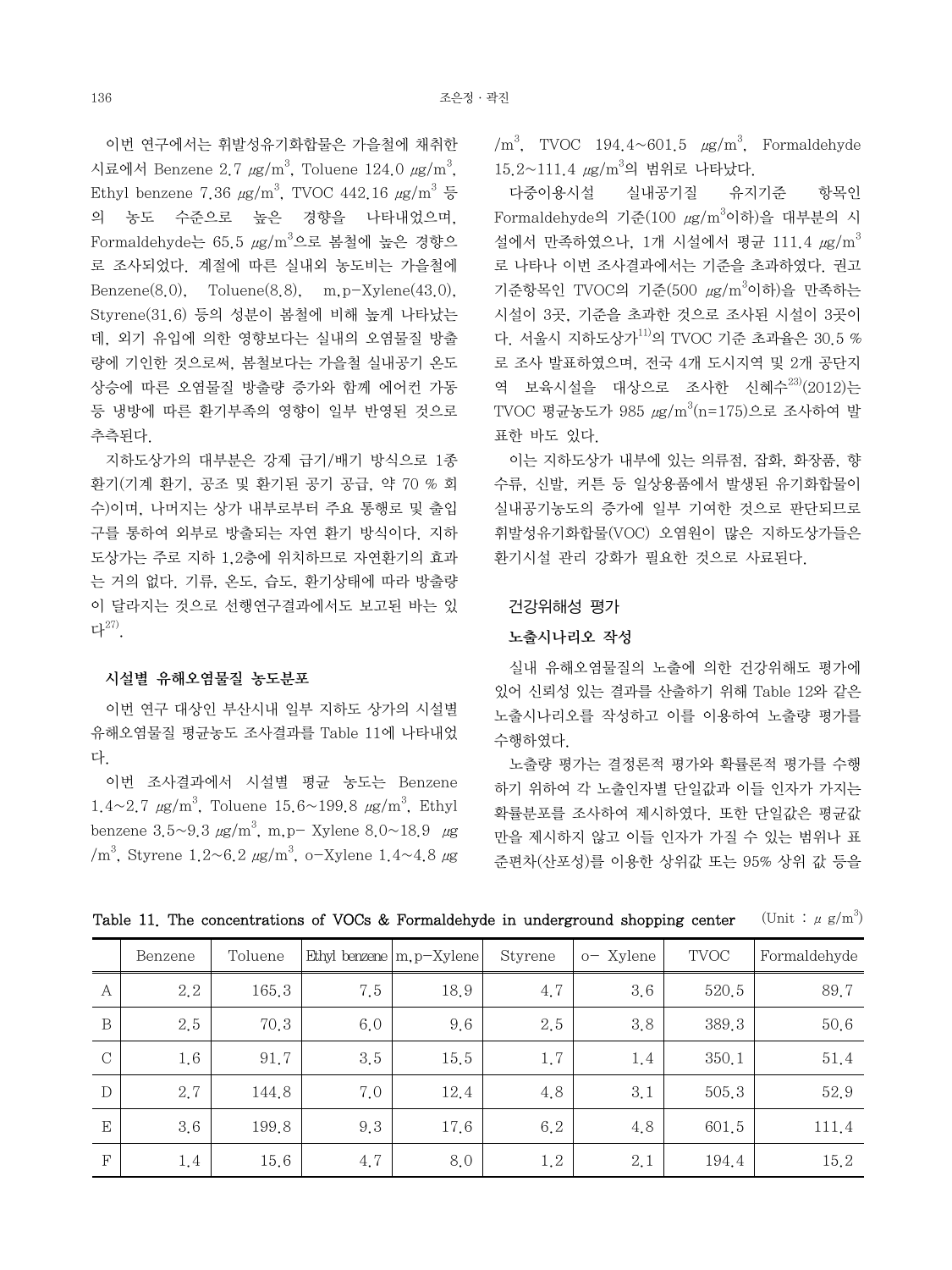같이 조사하여 제시함으로써 단일값의 노출량의 산출이 아닌 CTE(Central Tendency Exposure) 및 RME(Reasonable Maximum Exposure)의 노출상태의 노출량을 제시하고자 노출시나리오를 작성하였다.

# 발암성물질 위해성평가

 지하도상가의 실내 환경에 분포하는 유해오염물질 중 발암성물질인 Formaldehyde와 Benzene의 호흡으로 인 한 발암 위해도를 노출에 의한 위해성 평가를 18세 이상 인 성인의 근무자(Worker)에 대하여 위해성 평가를 수행 하였다. 발암성물질의 위해도는 평생발암위해도 (Lifetime cancer risk)를 추정하여 평가하였으며, 발암 위해도 추정은 단일평가치 분석(Point estimate analysis)과 확률론적 분석(Probabilistic analysis)을 함께 실시하여 Table 13에 나타내었다.

 일반적으로 발암물질의 경우 허용위해도(Acceptable  $risk$ )를 약  $1.0 \times 10^{-6} \sim 1.0 \times 10^{-4}$ (인구 백만명당 1명~ 만명당 1명)정도의 범위로 제안하고 있다. 백만명당 1명  $(1.0 \times 10^{-6})$ 의 "de minimis risk" 로서 1980년대 수준 에서의 자연발생적 사망률에 상응하는 매우 낮은 위해확

| Parameter      |           |                | Unit                   | <b>CTE</b> | RME    | Distributio<br>n type | Distribution parameter                        |
|----------------|-----------|----------------|------------------------|------------|--------|-----------------------|-----------------------------------------------|
|                |           | Formaldehyde   | $\mu$ g/m <sup>3</sup> | 63.9       | 70.8   | NΜ                    | Mean: $62.5$ , S.D: $36.7$                    |
|                |           | Benzene        | $\mu$ g/m <sup>3</sup> | 2.3        | 2.6    | <b>NM</b>             | Mean: $1.59$ , S.D: $0.46$                    |
|                |           | Toluene        | $\mu$ g/m $^3$         | 115.2      | 135.3  | NM                    | Mean: $62,86$ , S.D: $77,22$                  |
|                |           | Ethyl benzene  | $\mu$ g/m $^3$         | 6.9        | 8.0    | NM                    | Mean: $4.32$ , S.D: $2.47$                    |
| Pollutants     |           | $m, p$ -Xylene | $\mu$ g/m <sup>3</sup> | 15.9       | 15.9   | NM                    | Mean: 8.08, S.D: 7.12                         |
|                |           | Styrene        | $\mu$ g/m $^3$         | 3.6        | 4.8    | $\mathrm{NM}$         | Mean: $2.48$ , S.D: $4.86$                    |
|                |           | o- Xylene      | $\mu$ g/m $^3$         | 3.2        | 3.8    | NM                    | Mean: $3.28$ , S.D: $2.38$                    |
|                |           | <b>TVOC</b>    | $\mu$ g/m <sup>3</sup> | 431        | 472.9  | NM                    | Mean: $430.97$ , S.D: $167.97$                |
|                |           | Worker         | $m^3$ /day             | 20         | 30     | <b>TR</b>             | Max: 44.88, Min: 10.80<br>Likeliest $: 27.12$ |
| Inhalation     | <b>IR</b> | User           | $m^3$ /day             | 27.12      | 27.12  | <b>TR</b>             | Max: 44.88, Min: 10.80<br>Likeliest $: 27.12$ |
| Exposure       |           | Worker         | min/day                | 480        | 480    | NM                    | Mean: $480, S.D.: 48.0$                       |
| time           | ET        | User           | min/day                | 7.6        | 102.46 | NM                    | Mean: 7.6, S.D: $48.4$                        |
| Exposure       | EF        | Worker         | day/year               | 300        | 300    | point                 |                                               |
| frequency      |           | User           | day/year               | 365        | 365    | point                 |                                               |
| Exposure       | <b>ED</b> | Worker         | year                   | 25         | 25     | <b>TR</b>             | Max: 100, Min: 18,<br>Likeliest : 25          |
| duration       |           | User           | year                   | 70         | 92     | TR                    | Max: 100, Min: 18,<br>Likeliest : 81          |
| Body<br>weight |           | Worker         | kg                     | 62.7       | 62.7   | <b>TR</b>             | Max : 81.9, Min : 47.2,<br>Likeliest $: 62.7$ |
|                | <b>BW</b> | User           | kg                     | 62.7       | 62.7   | TR                    | Max : 81.9, Min : 47.2,<br>Likeliest $: 62.7$ |
| Lifetime       | LT        | Common         | year                   | 70         | 15.2   | point                 |                                               |

# Table 12. Fixed assumptions and probability densities used as inputs to risk estimates for this study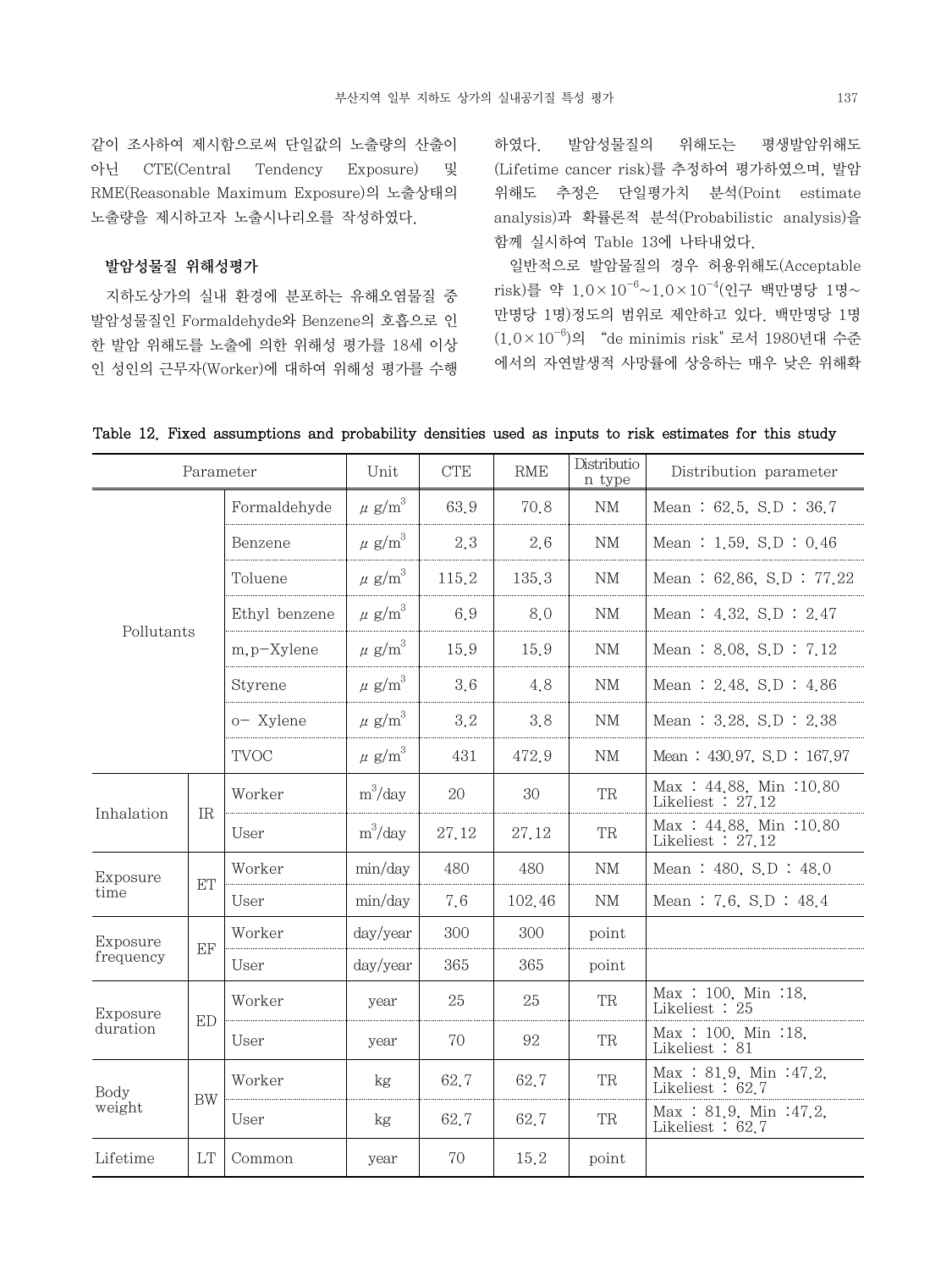률이다. 이에 1990년대 후반부터는 환경오염으로 인한 허용위해도는 1.0×10-5(인구 십만명당 1명) 수준을 권 고하고 있으며, 1.0×10-4(인구 만명당 1명)의 위해일 경 우, 적극적인 저감활동이 필요한 정도로 제안하고 있다. 세계보건기구에서는 인체발암성물질의 경우, 인체보호권 고치를  $1.0 \times 10^{-5}$ (인구 십만명당 1명)의 평생초과발암위 해도에 해당하는 농도로 제안하고 있다.

 이번 연구의 실내공기 중 흡입에 의한 Formaldehyde 및 Benzene의 단일평가치 분석에 의한 근무자의 초과발 암위해도 산출결과, CTE 및 RME 노출 상태에서  $1.0 \times 10^{-6}$ 을 초과하는 물질은 없는 것으로 조사되어 부 산지역 일부 지하도상가 내 흡입 노출에 의한 초과발암위 해의 발생 가능성은 거의 없는 것으로 판단된다.

 확률론적 위해성 평가를 실시한 몬테카를로 분석 결과 에서 초과발암위해도분포가 Formaldehyde는 정규분포 를 나타내고, benzene은 왼쪽으로 치우친 분포를 보이고 있으며(Fig 5), 허용초과발암위해도인 1.0×10-6을 초과 하지 않는 분포를 나타내고 있는 것으로 조사되어 근무자 의 실내공기 중 Formaldehyde 및 Benzene의 흡입에 의 한 위해도는 거의 없는 것으로 평가되었다. 발암등급 B1(EPA)으로 인간에게 암을 유발할 가능성이 있는 Formaldehyde의 위해성 평가 결과, 위해도 기준을 이내 이며, 저농도의 Formaldehyde 흡입노출로 인한 종양 발 생 가능성은 매우 낮은 것으로 조사되어 있다<sup>28)</sup>.

 본 연구에서 추정한 발암성물질인 Formaldehyde 및 Benzene의 근무자 건강에 미치는 영향은 적은 것으로 조 사되었으나, 지하도상가내 공기가 좋지 않은 것으로 인식 하고 있는 근무자 및 이용자가 많이 있고<sup>9)</sup>. 실내에는 미 확인 VOCs 물질이 약 66%나 있으므로 실내공기흡입에 의한 유해오염물질관리는 더 많은 연구와 종합적 판단이

필요하다.





Fig. 5. Excess cancer risk of HCHO and Benzene in underground stores facility.

Table 13. Comparison of Fixed-point(CTE, RME) and Monte Carlo hazard index estimates on carcinogenic formaldehyde and benzene in underground store

| Pollutants | Dweller | Cancer risk |            |             |     |     |                                                                                                                      |    |    |    |     |  |
|------------|---------|-------------|------------|-------------|-----|-----|----------------------------------------------------------------------------------------------------------------------|----|----|----|-----|--|
|            |         | Fixed point |            | Monte-Carlo |     |     |                                                                                                                      |    |    |    |     |  |
|            |         | <b>CTE</b>  | <b>RME</b> | Mean        | Max | Min | Percentiles                                                                                                          |    |    |    |     |  |
|            |         |             |            |             |     |     | 20                                                                                                                   | 40 | 60 | 80 | 100 |  |
| HCHO       |         |             |            |             |     |     | Worker 4 15E-08 3 17E-07 7 60E-08 3 92E-07 1 11E-08 4 13E-08 6 47E-08 8 50E-08 1 10E-07 3 92E-07                     |    |    |    |     |  |
| Benzene    |         |             |            |             |     |     | Worker   1,51E-09   1,99E-09   4,90E-10   1,34E-08   9,72E-11   2,73E-10   3,53E-10   4,57E-10   6,39E-10   1,34E-08 |    |    |    |     |  |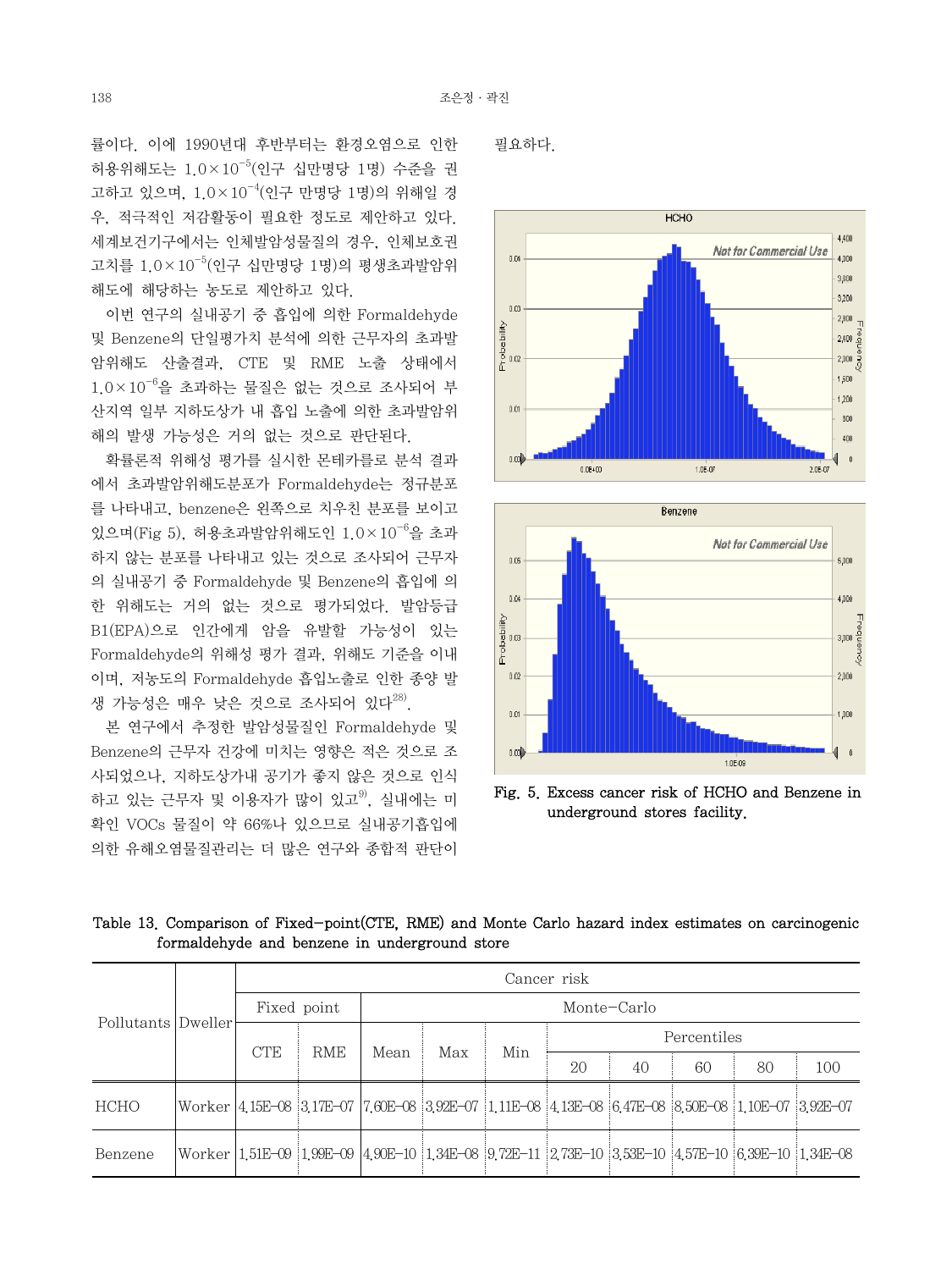# 비발암성물질 위해성평가

 실내 환경에 분포하는 휘발성유기화합물 중 본 연구의 대상오염물질인 Toluene, Ethyl benzene, m,p-Xylene, o-Xylene, Styrene의 5개 비발암성물질에 대해 호흡으 로 인한 비발암위해도와 노출에 의한 위해성 평가를 18세 이상의 성인인 대상으로 근무자(Worker)를 대상으로 위 해성 평가를 수행하여 Table 14에 나타내었다.

 비발암성 물질의 노출에 따른 위해도 결정은 용량-반응 평가를 통해 산출된 흡입 참고치와의 비교를 통해 현 오 염수준을 평생 동안의 일일 허용 가능량과 비교함으로써 산출된 HQ가 1.0을 초과하면 현재 노출수준이 독성을 고 려한 참고수준을 초과하는 것이므로 유해 영향이 유발될 가능성이 있음을 의미하며, HQ가 1.0보다 작게 산출될수 록 유해 영향 유발 확률이 낮아지는 것이다. 그러나 HQ 를 산출하는데 이용된 다양한 자료들에 대한 불확실성이 항상 존재하므로 "위해도가 없다" 또는 "안전하다" 와 같이 단정적인 표현은 삼가해야 한다. 미국 EPA에서 는 비발암물질의 경우 근무자는 1을 초과하지 않는 범위 에서 권고기준을 제안하고 있으며, 유해물질관리를 위한 목적으로는, 안전력을 확보하기 위해 10배 낮은 수준을 권고안으로 제안하였다.

 본 연구에서의 개별 물질별 실내공기흡입 노출과 단일 평가치분석에 의한 HQ 산출 결과, 1을 초과하는 물질이 없는 것으로 조사되었으며, 유해물질 관리를 위한 위해도 도 지수 0.1을 기준으로 하여 평가한 결과에서도 CTE 및 RME 상태에서 이번 연구에서는 초과하는 물질이 없는 것으로 나타났다.

 확률론적 분석에서 HQ의 분포가 Ethyl benzene, Styrene o-Xylene은 왼쪽으로 치우쳐 있고(Fig. 5), Toluene, m,p-Xylene 및 TVOC는 정규분포를 보이고 있으며, 1을 초과하지 않는 분포를 나타내고 있는 것으로 조사되었으며, 100%에서도 HQ가 0.1을 초과하지 않는 것으로 나타나 근무자가 일생동안 건강상에 유해한 영향 을 유발할 수 있는 수준이 아닌 양호한 상태를 보였다. 본 연구 결과에서 나타난 위해성은 노출변수의 가정에 의한 불확실성이 존재하고 있으며, 장기간 동안의 농도를 측정한 것이 아니기 때문에 위해성 평가의 결과가 다소 과대 또는 과소평가 되었을 가능성을 무시할 수 없다. 시 설에 대한 개별 유해오염물질에 대한 관리방안의 마련보 다는 미확인 유해오염물질이 다수 존재하므로 종합적 관 리방안의 수립이 이루어져야 할 것으로 판단된다.

# 결 론

 본 연구는 지하도상가의 근무자 및 이용자의 환경영향 관리를 위해 부산지역 지하도상사를 대상으로 실내오염물 질을 측정․분석하여 흡입에 의한 Formaldehyde, Benzene 발암위해도와 Toluene, Ethyl benzene, m,p-Xylene, o-Xylene, Styrene의 비발암위해도를

Table 14. Comparison of Fixed-point(CTE, RME) and Monte Carlo hazard index estimates on non-carcinogenic hazardous air pollutants in underground store

|                    |          | Cancer risk |            |             |     |     |                                                                                                                      |    |    |    |     |  |  |
|--------------------|----------|-------------|------------|-------------|-----|-----|----------------------------------------------------------------------------------------------------------------------|----|----|----|-----|--|--|
| Pollutants Dweller |          | Fixed point |            | Monte-Carlo |     |     |                                                                                                                      |    |    |    |     |  |  |
|                    |          | <b>CTE</b>  | <b>RME</b> | Mean        | Max | Min | Percentiles                                                                                                          |    |    |    |     |  |  |
|                    |          |             |            |             |     |     | 20                                                                                                                   | 40 | 60 | 80 | 100 |  |  |
| Toluene            | Worker l |             |            |             |     |     | $1.03E-03$ 9.33E-03 7.53E-04 3.90E-03 1.00E-04 2.96E-04 5.85E-04 8.54E-04 1.179-03 3.90E-03                          |    |    |    |     |  |  |
| Ethyl<br>Benzene   |          |             |            |             |     |     | Worker   6,50E-04   2,77E-03   6,54E-04   5,51E-03   8,62E-05   2,67E-04   4,21E-04   6,27E-04   9,67E-04   5,51E-03 |    |    |    |     |  |  |
| $m, p-$<br>Xylene  |          |             |            |             |     |     | Worker 6.82E-03 5.48E-02 1.28E-03 2.63E-02 5.76E-03 1.09E-02 1.20E-02 1.31E-02 1.45E-02 2.63E-02                     |    |    |    |     |  |  |
| Styrene            | Worker   |             |            |             |     |     | $1.73E-03$ $1.66E-02$ $4.00E-04$ $1.05E-01$ $4.91E-05$ $1.12E-04$ $2.26E-04$ $8.69E-05$ $4.95E-04$ $1.05E-01$        |    |    |    |     |  |  |
| o-Xylene           |          |             |            |             |     |     | Worker   1,64E-04   1,32E-03   3,17E-03   6,71E-02   2,84E-04   1,29E-03   1,91E-03   2,78E-03   4,37E-03   6,71E-02 |    |    |    |     |  |  |
| <b>TVOCs</b>       |          |             |            |             |     |     | Worker  4,30E-03  3,26E-02  8,20E-03  2,82E-02  2,46E-03  5,27E-03  7,22E-03  8,97E-03  1,10E-02  2,82E-02           |    |    |    |     |  |  |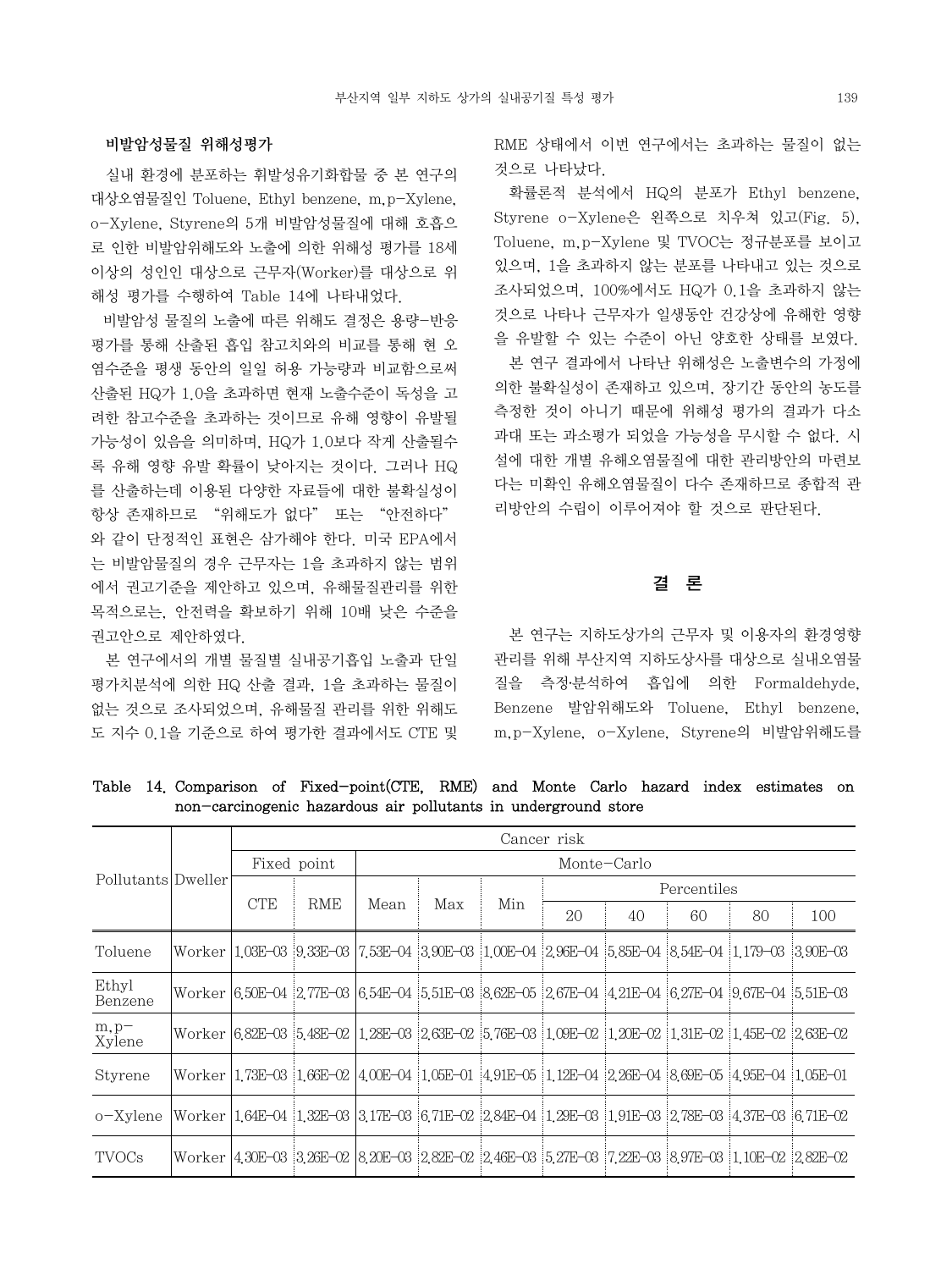

Fig. 6. Excess hazard index of VOCs in underground stores facility.

산출하였다.

 이번 조사 결과에서는 평균 농도로써 Benzene 2.3 μg  $/m<sup>3</sup>$ , Toluene 115.2  $\mu$ g/m<sup>3</sup>, Ethyl benzene 6.8  $\mu$ g  $\rm{M}^3$ , Xylene 16.7  $\rm{\mu g/m}^3$ , Styrene 3.6  $\rm{\mu g/m}^3$ 으로 조 사되어 권고기준 이내로 나타났다. 또한 TVOC 평균농도 는 431.0  $\mu{\rm g}/{\rm m}^3$ 으로 조사되어 환경부 다중이용시설 실 내공기질 관리법 상 지하도상가 TVOC 권고기준 500 μg /m<sup>3</sup>을 만족하였으며, Formaldehyde의 평균농도도  $63.9 \text{ }\mu\text{g}/\text{m}^3$ 로 조사되어 지하도상가 유지기준 100  $\mu\text{g}$  $\rm /m^3$ 을 만족하였다.

 지하도상가의 물질별 실내․외 농도비(I/O ratio)를 비교 해 보았을 때, 이번조사 물질들은 실내가 실외보다 다소 높게 나타났다. 발암성 유해화학물질인 Benzene 및 Formaldehyde의 경우 이번 연구결과에서의 I/O ratio 는 3.7 및 6.8로 실내가 높게 나타났다.

 이번 연구에서는 휘발성유기화합물은 가을철에 채취한 시료에서 Benzene 2.7  $\mu$ g/m $^3$ , Toluene 124.0  $\mu$ g/m $^3$ , Ethyl benzene 7.36  $\mu$ g/m $^3$ , TVOC 442.16  $\mu$ g/m $^3$ 등의 농도 수준으로 높은 경향을 나타내었으며, Formaldehyde는 65.5  $\mu{\rm g}/{\rm m}^3$ 으로 봄철에 높은 경향으 로 조사되었다.

 다중이용시설 실내공기질 유지기준 항목인 Formaldehyde의 기준(100  $\mu\text{g}/\text{m}^3$ 이하)을 대부분의 시 설에서 만족하였으나, 1개 시설에서 평균 111.4  $\mu$ g/m<sup>3</sup> 로 나타나 이번 조사결과에서는 기준을 초과하였다.

 발암물질 중 Formaldehyde 및 Benzene의 흡입에 의 한 CTE 및 RME에서 단일 평가치 및 확률론적 분석에 의 한 발암위해도 평가 결과 근무자는 인구 백만명당 1명  $(10^{-6})$ 의 위해도 기준이내로 조사되었다.

 비발암성물질의 위해도 평가 결과에서도 CTE 및 RME 의 단일 평가치 및 확률론적 분석 결과 근무자의 비발암 위해도지수는 1보다 낮으며, 유해물질 관리를 위한 0.1보 다 낮은 결과를 나타내었다.

 위해성 평가는 발암물질에서의 위해도만을 중점적으로 논하여 평가하는 것보다는 비발암물질의 위해도를 포함하 여 종합적으로 통합평가를 하는 것이 바람직하며, 여러 가지의 경제적 손익, 공학적 처리기술, 분석기술에 대한 조건들이 감안되어야 한다.

# 참고문헌

- 1. Woods, J. E., "An engineering approach to controlling indoor air quality", Environment Health perspectives, pp.  $15 \sim 21(1991)$ .
- 2. National Academy of Sciences(NAS), "Human